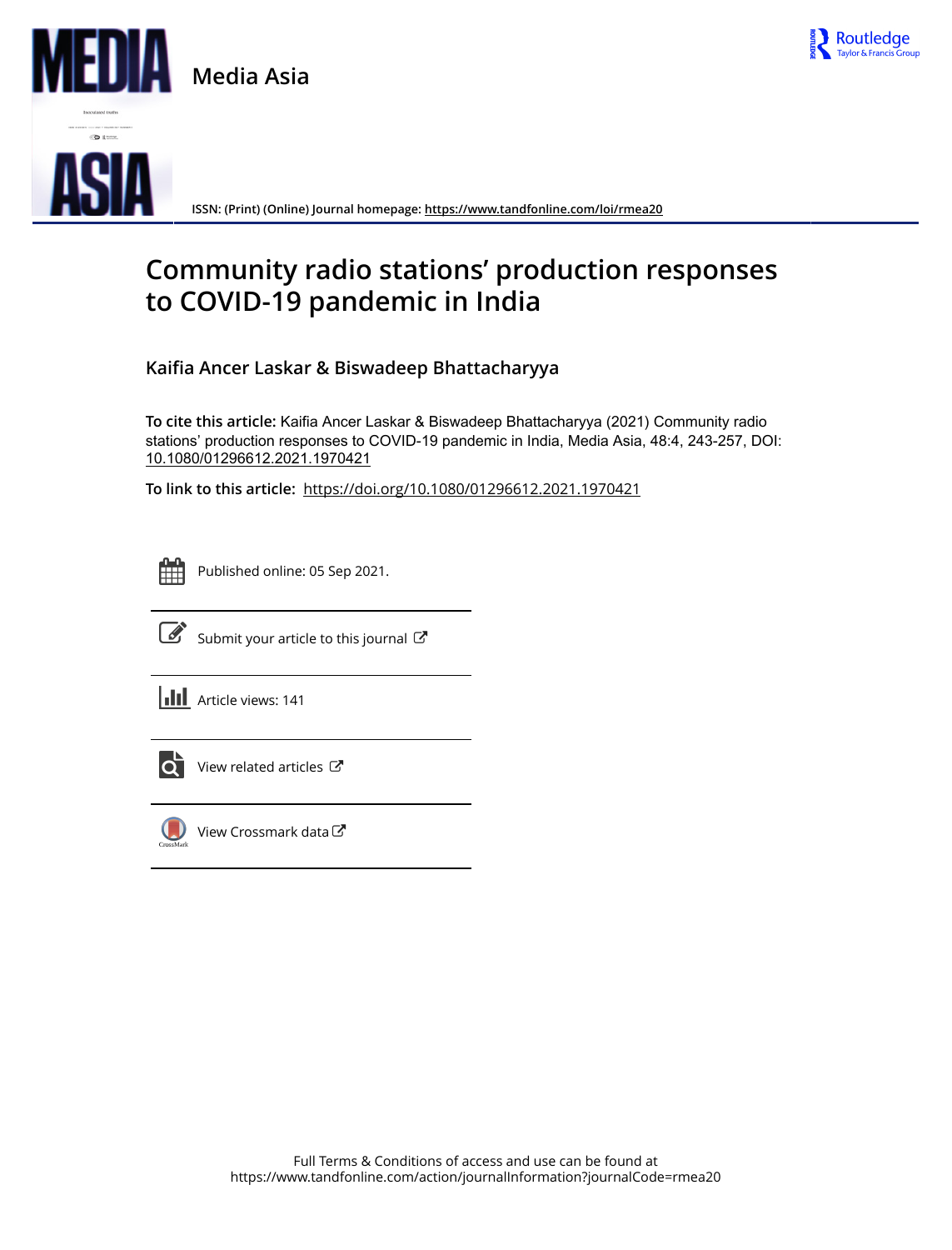



# <span id="page-1-0"></span>Community radio stations' production responses to COVID-19 pandemic in India

KAIFIA ANCER LASKAR **D** AND BISWADEEP BHATTACHARYYA

The COVID-19 pandemic and the nationwide lockdown have made community radio broadcasting more important than before. Using case studies and interviews, we explored the kind of programming adopted by selected community radio (CR) stations in India during the pandemic and how they fight fake news. We also analyzed other issues they addressed during this period. We identified more dedicated programming services concerning COVID-19, fake news, and mental health using two-way communication by CR stations. The latter shared personalized and fact-checked information disseminated to the community. Issues related to rising domestic violence and mental health were also highlighted in their broadcast during the nationwide lockdown. Fake news percolated quickly in the communities where most members are illiterate and have little access to fact-checked information. CR stations indeed play a pivotal role in engaging the community in verifying fake news through personalized storytelling, using folk and traditional media, and engaging COVID-19 warriors from the community to authenticate the information.

KEYWORDS: COVID-19; community radio; programming; localization; fake news

ith the rise in COVID-19 cases<br>worldwide, the World Health<br>Organization (WHO) declared worldwide, Organization COVID-19 (caused by the virus SARS-CoV-2) "a public health emergency of international concern" on April 16, 2020 (Wee et al., [2020,](#page-15-0) para. 9). India reported its first COVID-19 case on January 30, 2020, (Vara, [2020](#page-15-0), para. 1) and eventually imposed a nationwide lockdown from "25 March to 17 May 2020" (Kumar et al., [2020](#page-13-0), para. 1–2). India, like ............................................................................................................................................

several countries, had to deal with the fake news epidemic and infodemic (Arao et al., [2020,](#page-12-0) para. 1; Kanozia & Arya, [2021;](#page-13-0) Laskar & Reyaz, [2021](#page-13-0)). Infodemic has been described as an overflow of false information that might eventually lead to an existential crisis (Kanozia et al., [2021,](#page-13-0) para. 2).

# Theoretical framework

The dominant paradigm of development communication theories emphasizes the use of mass media

Kaifia Ancer Laskar is an Assistant Professor at the Department of Journalism and Mass Communication, Aliah University, India. Her research interests include discourse analysis of gender and myth in fictional television and film texts. Biswadeep Bhattacharyya is a Doctoral Scholar at the same department and university. His research interests include development communication, gender studies, and colonialism. Corresponding author: Kaifia Ancer Laskar. E-mail: kaifiaancer@aliah.ac.in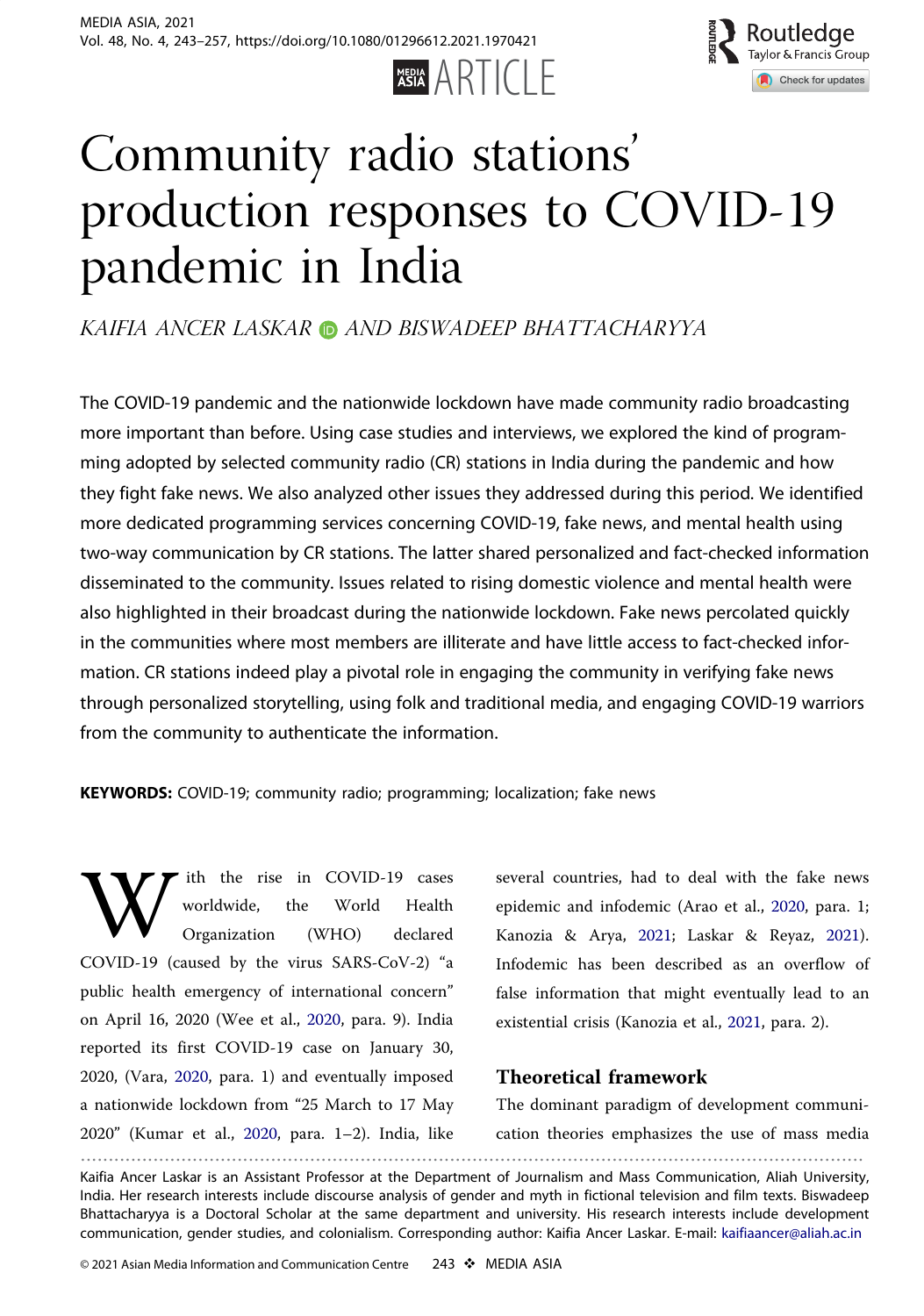<span id="page-2-0"></span>(Servaes & Malikhao, [2008](#page-15-0)) while the participatory theory of development advocates democratization and participation at all levels referring to Freire's ([1983\)](#page-13-0) concept of conscientization. The media in India are used for disseminating top-down forms of communication as posited by the diffusion theorist in the initial stages of development (Singhal & Rogers, [2001\)](#page-15-0). Due to the existence of heterogeneous groupings within the communities in India, an appropriate communication approach needs to be adopted and contextualized in contrast to those applicable in western countries (Pavarala & Malik, [2007\)](#page-14-0). Consequently, alternative media platforms such as community radio (CR) have exhibited immense potential in the facilitation of the "community public sphere" (Forde et al., [2002,](#page-13-0) p. 65). McQuail ([1983\)](#page-14-0) stressed media's role in the democratic participation of people for development. This media democratization is ensured by creating a space for contextualization and localization of information. Consequently, spreading fact-checked information on COVID-19 using indigenous culture and dialect may be described as conscientization of information. CR stations in India have been ensuring access to information to marginalized sectors (Malik, [2015](#page-14-0); Malik & Pavarala, [2020;](#page-14-0) Pavarala & Malik, [2007\)](#page-14-0).

Although radio was supposed to play a pivotal role in development (Banerjee & Seneviratne, [2006](#page-12-0); Keefer & Khemani, [2011](#page-13-0)), Pavarala and Malik ([2007\)](#page-14-0) credit CR for its constant effort in the upliftment of the marginalized communities. It is the third-tier broadcasting in India after public service broadcasting and private FM broadcasting (Pavarala & Malik, [2007\)](#page-14-0). In the same way that democracy is defined as governance of the people, by the people, and for the people (Haney, [1944](#page-13-0)), CR is run for the community, of the community, and by the volunteers of non-governmental organizations committed to the community (Fraser & Restrepo-Estrada, [2002;](#page-13-0) Gumucio-Dagron, [2001](#page-13-0)). During emergencies and other calamities, CR stations have played a crucial role in disseminating information that serves most the respective communities (Sen, [2020](#page-15-0)). Folk tradition, local dialect, personalized messages, and success stories have made them accessible to the grassroots. During the COVID-19 pandemic, most of the CR stations used folk and oral culture to spread information among the listeners (PTI, [2020\)](#page-14-0). As the mainstream media remained mostly engaged with national issues, CR stations delivered localized information and answered queries of their listeners. CR stations shared information regarding the need for the imposition of lockdown, availability of supplies within the specific geographical locality, misinformation, and myths surrounding COVID-19 among their listeners (Mitra, [2020;](#page-14-0) Murada & Grover, [2021\)](#page-14-0).

# Review of literature

Studies have shown that CR stations have immense potential in disaster risk reduction and preparedness. Many rural areas of South Asian countries are prone to disasters and hence, the functioning of CR stations become more relevant (Sen, [2020](#page-15-0)). Examples of CR stations from countries like Nigeria (Ephraim, [2020](#page-12-0)), the UK (Coleman, [2020](#page-12-0)), and Bangladesh (Pavarala & Jena, [2020](#page-14-0)) exhibit their contribution to achieving community engagement in the dissemination and accessing of information during the COVID-19 crisis. There have been changes in the production processes and the programming content to cope with COVID-19 information needs (Coleman, [2020\)](#page-12-0). The CR stations of these countries have demonstrated a wealth of technical expertise and commitment toward their communities despite financial constraints (Coleman, [2020](#page-12-0)). The United Nations Educational, Scientific and Cultural Organization (UNESCO) has trained journalists from CR stations in Ethiopia by setting up a digital platform for the dissemination of reliable health information to their listeners (Genetu, [2020](#page-13-0)). The Bangladesh NGOs Network for Radio and Communication (BNNRC) has also been rallying behind the government in generating awareness on social distancing, violence against women during COVID-19, and fake news (BNNRC, [2020a,](#page-12-0) [2020b,](#page-12-0) [2021](#page-12-0)). The BNNRC has been facilitating two-way communication for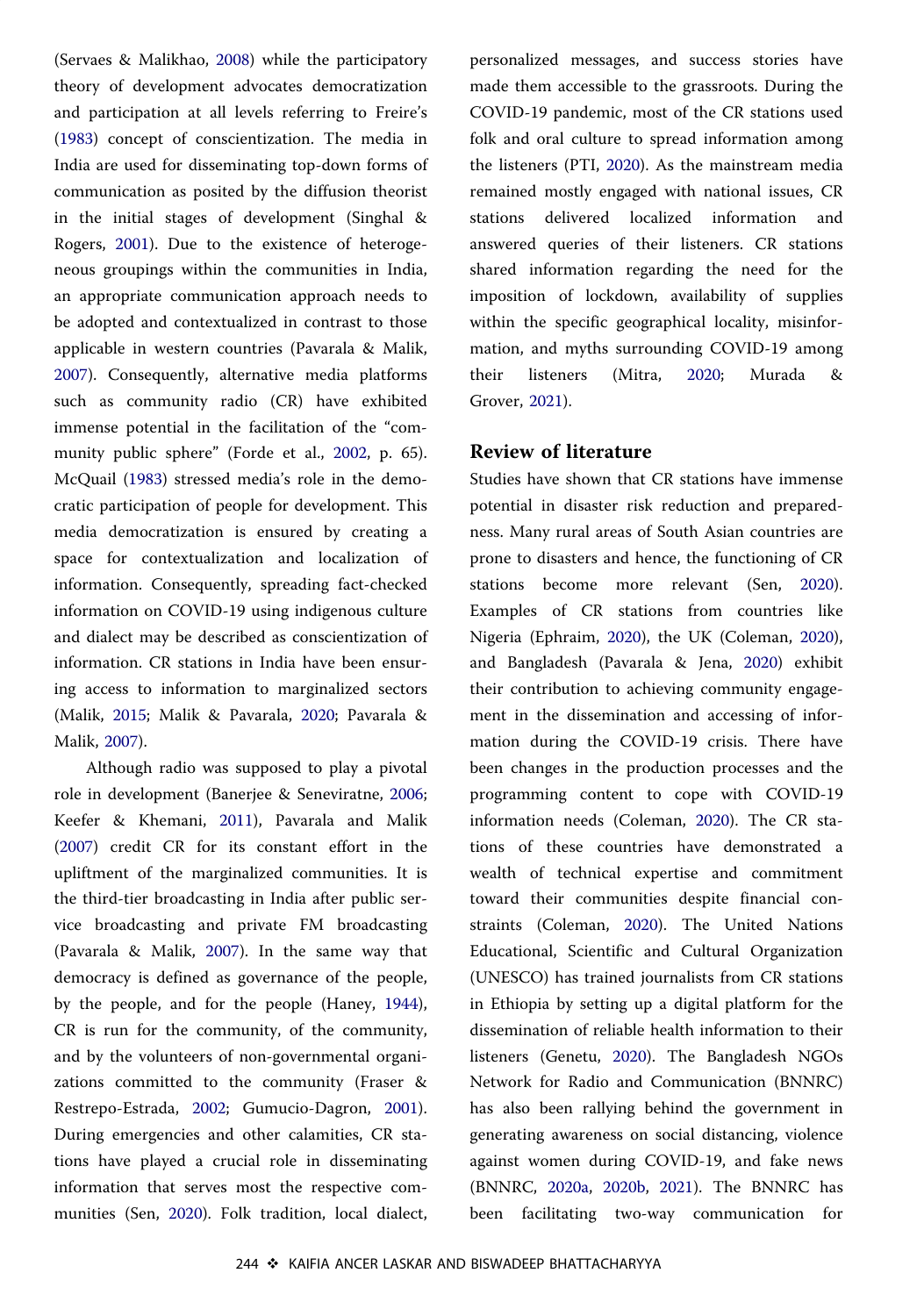<span id="page-3-0"></span>ensuring multi-stakeholder support for mitigating the risk and impact of the pandemic. The UNESCO Chair on Community Media conducted a series of online dialogues with community media practitioners, advocates, academicians, and researchers to discuss and formulate mechanisms of aiding the community media to operate during the pandemic (Hans News Service, [2020](#page-13-0)). Studies show that COVID-19 imposed restrictions in various nations had reasonable implications on their people's mental health (Gualano et al., [2020;](#page-13-0) Le & Nguyen, [2021](#page-14-0); Mucci et al., [2020\)](#page-14-0). Based on these studies, we delimit our study around RQ1: What kind of programming is being adopted by the CR stations across India to cater to the health information needs of their communities during this pandemic?

Another concern that needs the CR stations' immediate attention is the identification and awareness generation on fake news. Misinformation and disinformation on COVID-19 and communal polarization are major causes of concern. There has been an unprecedented rise in the creation and circulation of fake news during the pandemic and lockdown in India and in various parts of the world (Arao et al., [2020](#page-12-0); Corner, [2017;](#page-12-0) Kanozia et al., [2021;](#page-13-0) Kanozia & Arya, [2021;](#page-13-0) Laskar & Reyaz, [2021\)](#page-13-0). The term fake news has been identified as false and misleading online posts that give an impression of being a real news report for misleading the reader (Allcott & Gentzkow, [2017](#page-12-0)). Studies show that fake news travels faster than factual information given its use of social media platforms like Twitter, Facebook, and messaging apps like WhatsApp (Vosoughi et al., [2018](#page-15-0)). Fake news also thrives on the receivers' biases (Stroud, [2008](#page-15-0)). Hence, fake news on treatment, the transmission of the virus, and religious vilification surrounding COVID-19 poses more threat to those facing "voice-poverty" (Pavarala, [2015](#page-14-0), p. 15) compared to those who are politically aware. Fake news has had much of its impact during the pandemic in India (Kanozia et al., [2021](#page-13-0); Laskar & Reyaz, [2021\)](#page-13-0), raising vaccine hesitancy in the regions. Kanozia and Arya ([2021\)](#page-13-0) said that the reasons for vaccine hesitancy in India, Pakistan, and Bangladesh are fake news, lack of data on vaccine efficacy, religious factors, distrust in government, public agencies, and structural barriers.

These studies identified maximum exposure to fake news and selective exposure to fact-checked information. Consumption of fact-checked information remains limited to people with higher political knowledge (Gottfried & Shearer, [2016](#page-13-0); Shin & Thorson, [2017\)](#page-15-0). The illiterate rural populace therefore remains most prone to believe fake news. The broadcast of fact-checked health information becomes more necessary during the COVID-19 pandemic for the lowest common denominator. CR stations using local and folk culture have the potential to dismantle these echo chambers. Despite its many limitations, "Community radio stations across India have risen to the occasion by broadcasting locally relevant information in local languages and helped mobilize communities to deal with the crisis" (Pavarala & Jena, [2020](#page-14-0), para. 1). As a result, we also seek to address this RQ2. How do the CR stations address fake news and infodemic on COVID-19?

The policy regulations on CR station in South Asia has also remained a subject of study within development communication (Backhaus, [2019](#page-12-0); Malik & Pavarala, [2020](#page-14-0)). The intersection of participatory development and diffusion of information through the CR stations in India requires more research (Backhaus, [2019;](#page-12-0) Bhat, [2018](#page-12-0)). The National Legal Services Authority (NALSA) is a body constituted by the Legal Services Authorities Act of 1987 to provide legal services to the weaker sections of society (Das et al., [2020](#page-12-0)). In a report, NALSA reveals that there has been a spike in the total number of cases of domestic violence throughout India during the lockdown (Das et al., [2020\)](#page-12-0). There has been an increase in women seeking assistance against domestic violence in India (Krishnakumar & Verma, [2021](#page-13-0); Maji et al., [2021\)](#page-14-0) as well as around the globe (Piquero et al., [2021](#page-14-0)). Most of the CR stations focus and broadcast shows on women's empowerment and women's health and nutrition (Nirmala, [2015](#page-14-0)). However, there is a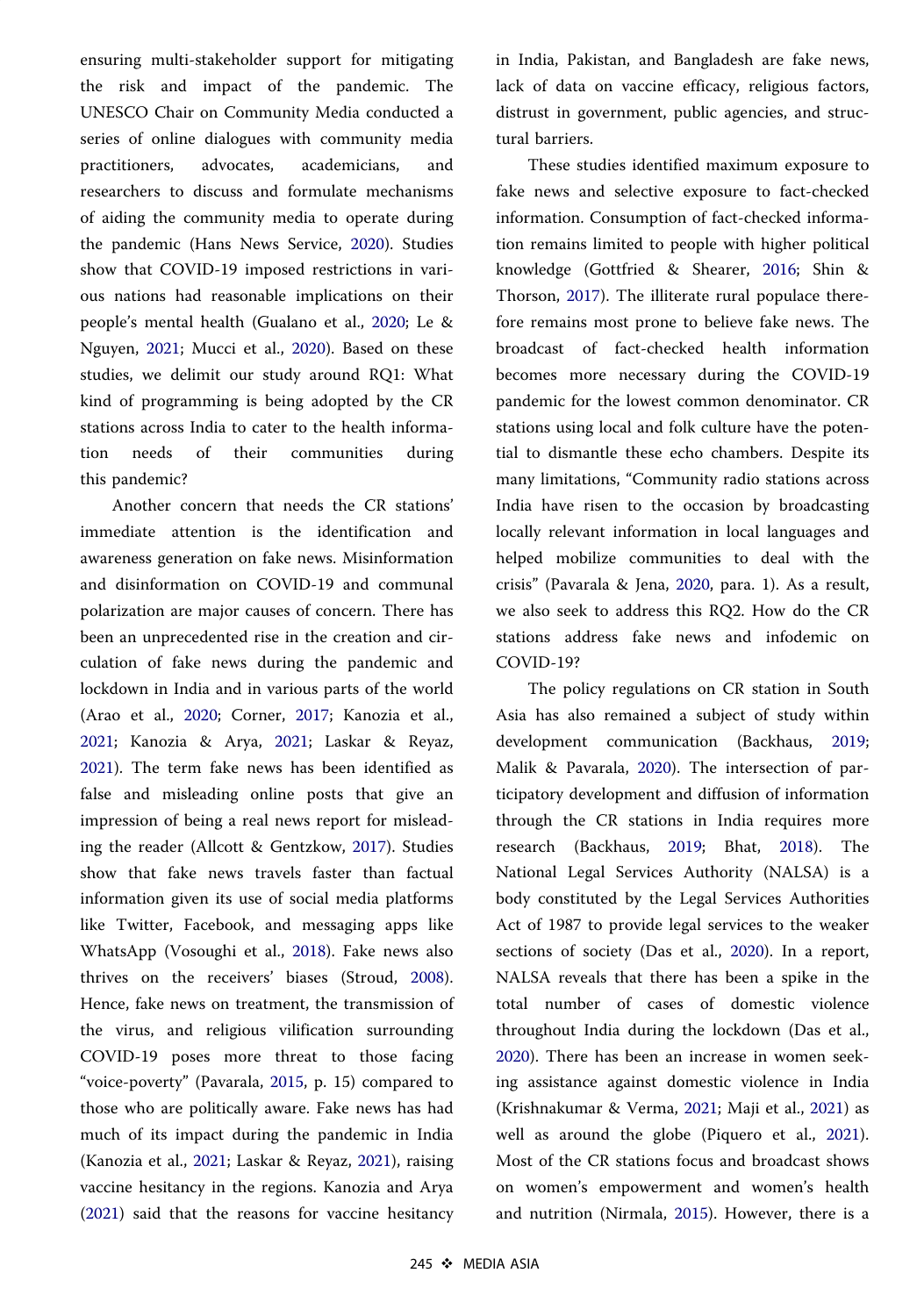<span id="page-4-0"></span>dearth of programs on managing fear, and resisting physical and verbal abuse or sexual exploitation at home during the pandemic (BNNRC, [2020a](#page-12-0); Coleman, [2020\)](#page-12-0). This study therefore seeks to address this RQ3: What are the other issues apart from health information addressed by the CR stations during the pandemic?

Community media researchers have mostly focused on case studies of the growth and development of CR stations stating their success stories, challenges, and vulnerabilities (Bhat, [2018](#page-12-0); Karunanayake, [1986;](#page-13-0) Pandit & Chattopadhyay, [2018\)](#page-14-0). They have also concentrated on the impact of CR stations on rural development (Likhi, [2013](#page-14-0); Wabwire, [2013\)](#page-15-0) and women empowerment (Nirmala, [2015\)](#page-14-0). Our research uses case studies of select CR stations of India to analyze the way they address issues on verified health information and fake news.

It has been proposed that the Indian government must realize the potentials of CR stations in aiding its fight in pandemic by relaxing its regulatory practices (Dowerah, [2020b\)](#page-12-0). Some CR stations in India like Radio Madhuban, Radio Namaskar, Jnan Taranga, Radio Mattoli, and Alfaz e Mewat have been organizing counseling sessions with experts, as well as campaigns to combat the stigma associated with the disease in rural areas (Dowerah, [2020a](#page-12-0); Dutta, [2020;](#page-12-0) Lal, [2020;](#page-13-0) Patnaik, [2020](#page-14-0); Ramachandran, [2021;](#page-15-0) Sharma, [2020\)](#page-15-0). These CR stations have also been providing credible health information on COVID-19 and related fake news, supporting the government's effort to tackle the pandemic and disinformation. The use of local folk and oral culture in spreading the information on COVID-19 has also been uniformly followed by these CR stations (PTI, [2020\)](#page-14-0). These CR stations have also been answering queries of their listeners on the need for the imposition of lockdown and availability of supplies within the specified geographical locality among other generic issues (Mitra, [2020\)](#page-14-0). The deficit of funds faced by these CR stations has also become a major cause of concern for their sustainability during the pandemic (Dowerah, [2020b](#page-12-0); Mitra, [2020;](#page-14-0) PTI, [2020\)](#page-14-0). Hence, for the present study, we have selected these five CR stations from five corners of the country to find answers to our research questions.

#### **Objectives**

Drawing from the various literature reviewed above we have focused on finding answers to the following research questions:

- RQ1. What kind of programming is being adopted by the CR stations across India to cater to the health information needs of their communities during this pandemic?
- RQ2. How do the CR stations address fake news and infodemic on COVID-19?
- RQ3. What are the other issues apart from health information addressed by the CR stations during the pandemic?

In the process, we explored the strategies adopted by CR stations in India in terms of programming to serve their respective community health information needs. We also analyzed the mechanisms adopted by the CR stations run by various voluntary groups in fighting against the fake news epidemic and infodemic. We also studied if the producers of the content are concerned with other pressing issues apart from the health information needs of their listeners during the COVID-19 pandemic.

## Methodology

We have adopted a qualitative method of case studies (Jankowski & Wester, [2002](#page-13-0)) of five purposively selected CR stations running their broadcast across five states of India namely, Alfaz-e-Mewat FM, Radio Mattoli, Jnan Taranga, Radio Namaskar, and Radio Madhuban, to analyze the three RQs. These five community radio stations have been purposively selected for their specific broadcast to generate awareness on COVID-19 during the nationwide lockdown in India from March 25, 2020 to May 17, 2020 (Kumar et al., [2020,](#page-13-0) para. 1–2). The five CR stations understudy is Alfaz-e-Mewat FM (in Nuh District of the state of Haryana, India) which was selected for its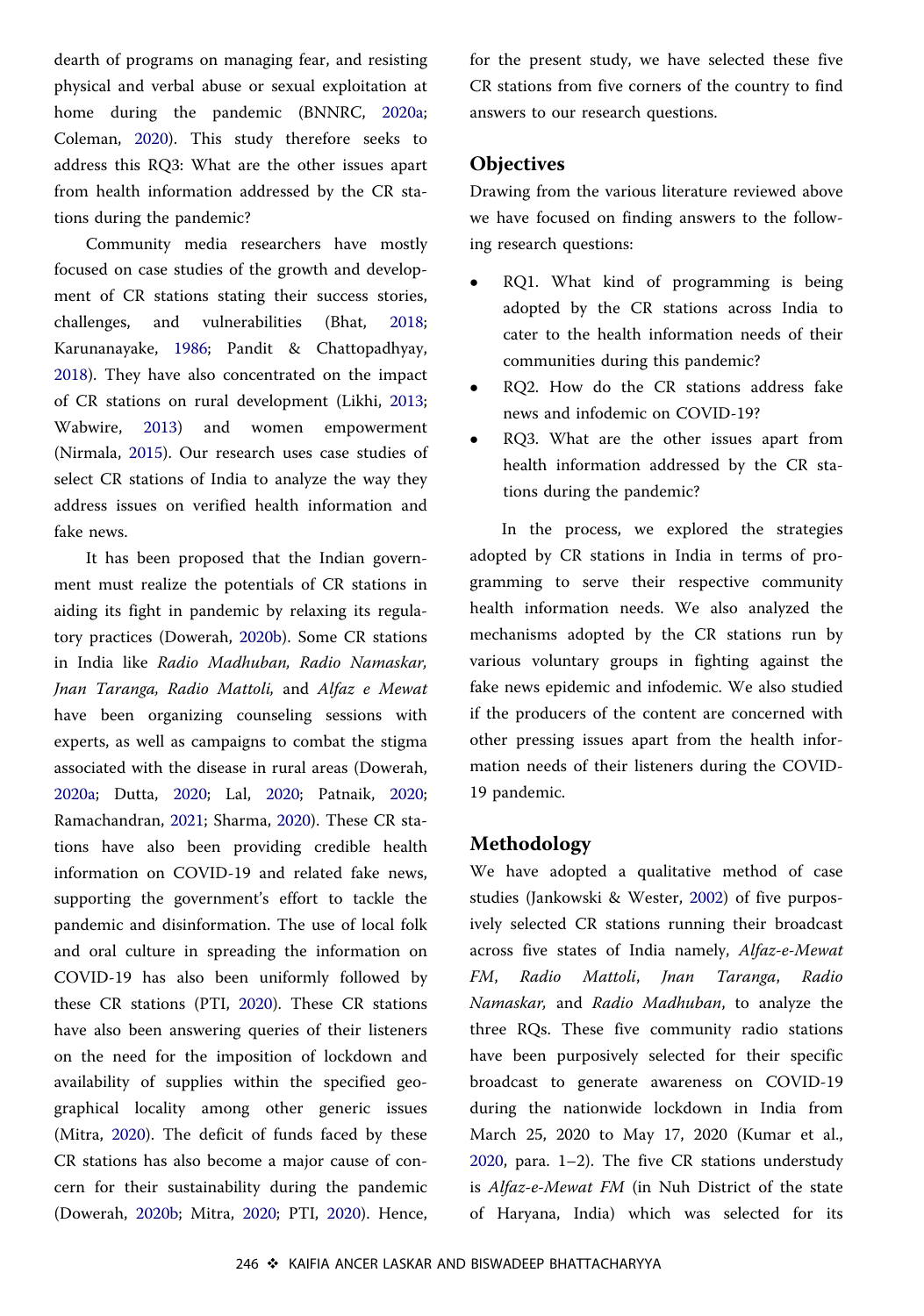<span id="page-5-0"></span>continuous programming on awareness and information dissemination during the nationwide lockdown about COVID-19 (Ramachandran, [2021](#page-15-0); Sharma, [2020](#page-15-0)). Another CR station Radio Mattoli was selected because it ran public service announcements daily and invited the police, health officials of Karnataka (a state in the western coastal region of India). We then selected the CR station named Radio Madhuban (in the Sirohi district of the state of Rajasthan in India) run by Prajapita Brahma Kumaris Iswariya Vishwa Vidhlaya, a spiritual organization due to its relentless COVID-19 appropriate broadcasts (Dowerah, [2020a\)](#page-12-0). Further, the CR station *Jnan Taranga* was selected because it is one of the first CR stations set up in the state of Assam. This CR station set up in one of the northeastern states of India became also important for us to include in this study because its announcer single-handedly continued 333 hours of broadcasting during the 37 days of nation-wide lockdown in India (Dutta, [2020\)](#page-12-0). The fifth CR station included in this study is Radio Namaskar of Odisha. This CR station has received several accolades for yeoman services during the cyclone Fani in the state of Odisha in India (Patnaik, [2020](#page-14-0)). This CR station has also rolled out several noteworthy programs during the COVID-19 (Lal, [2020\)](#page-13-0).

Further, we have conducted email interviews (Bampton & Cowton, [2002](#page-12-0); Opdenakker, [2006](#page-14-0)) using questionnaires with open-ended questions to elicit responses of the CR administrator(s)/ announcer(s) on programming management during the nationwide lockdown. We have sent some questions of interviews through emails to the administrator/announcer of the five selected CR stations after collecting their mailing addresses from their respective websites and other social media pages. The five respondents who were approached are Pooja Murada, Station Director of Alfaz-e-Mewat ([poojamurada@smsfoundation.org](mailto:poojamurada.org)), Fr Bijo Thomas, Station Director of Radio Mattoli ([radiomattoli@gmail.com\)](mailto:radiomattoli.com), Krishnaveni K-Production Head- Radio Madhuban [\(info@radio](mailto:info.in)[madhuban.in](mailto:info.in)), Station Director- Radio Namaskar ([radionamaskar@gmail.com](mailto:radionamaskar.com)), Station Manager-Jnan Taranga ([info@kkhsou.in](mailto:info.in)).

Reasons such as paucity of time, geographical barrier, and COVID-19 related travel restrictions prompted us to adopt this tool for eliciting the responses from the interviewees. Apart from Jnan Taranga and Radio Namaskar, respondents from the other three CR stations responded to our questionnaire. The questions formulated for the interview are (a) Do you regularly broadcast programs on health? (b) What is the response from the community after you broadcast programs on health? (c) What other kinds of programs do you think deserves attention right now? These three questions were e-mailed to all the five respondents stating that their responses would be included in a research paper and hence their response to the questions supports their informed consent. These questions were drafted drawing from the RQs and objectives of the study and related reviewed literature. Stake ([2010\)](#page-15-0) argued that being interpretative research qualitative research may sometimes suffer from biased interpretations; hence we have taken utmost precautions in not getting carried away with our biases. Again, Corbin and Strauss [\(2008](#page-12-0)) said that proper admission of the data and coding with proper analytical skills lessens the impact of any biases and helps abstract thinking. Hence, after receiving the responses we categorized the responses into three major themes. These themes are "regular health information broadcasts", "addressing issues of fake news and domestic violence", and "infrastructural deficits". As the interview was not an oral one and the responses were in written format hence transcription of the interviews was not required but the coding was adopted for identification of keywords and categorizing them under each of the themes.

This study uses both primary data and secondary data for analysis as while we received responses from three CR stations but we did not receive responses from the two other CR stations Jnan Taranga and Radio Namaskar. We had to make a conscious decision of studying their responses in secondary resources. Hence, we came across some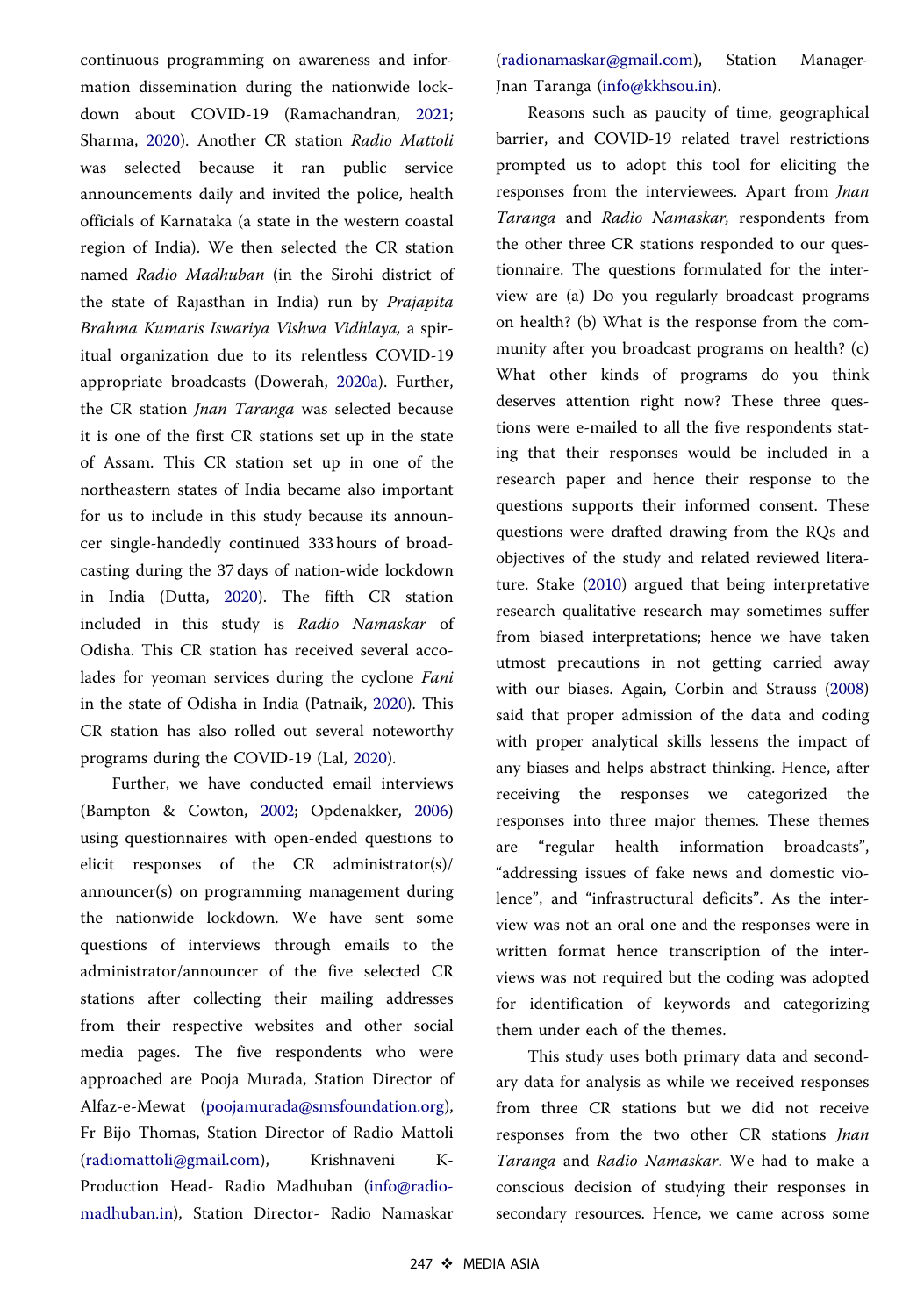<span id="page-6-0"></span>feature articles based on the interviews of the station manager and announcer of Radio Namaskar (Lal, [2020](#page-13-0); Patnaik, [2020](#page-14-0)) and Jnan Taranga (Dutta, [2020;](#page-12-0) Gani, [2020](#page-13-0)) respectively. Consequently, we collated the responses of both Jnan Taranga and Radio Namaskar from these published secondary sources to include within the present study drawing from our objectives. Although the method adopted for the present study might be criticized for lacking rigor but due to several resource constraints, we had no other option but to adopt this technique. The incorporation of primary data and secondary data might affect the findings, hence the need for further in-depth research when the global pandemic is over.

#### Profile of the CR stations

Alfaz-e-Mewat is a CR station started by the Sehgal Foundation with support from the Ministry of Agriculture, Government of India. It was set up as a CR station by the Institute of Rural Research and Development to give voice to the farming and agricultural community-based in the Nuh district (formerly Mewat) of Haryana (Murada & Grover, [2021\)](#page-14-0). The word Mewat represents the land of the Meo Muslims, a community of Muslims with a rich history, culture, and language (Bordia, [2019](#page-12-0)). Alfaze-Mewat broadcasts at the frequency of 107.8 and caters to this community primarily involved in farming (Ghosh, [2016](#page-13-0)). With a listener base of agriculturalists, this CR station broadcasts programs on agriculture, education, local culture, and governance. The main program of this station revolves around the theme of water, soil, and forests and is titled Tohfa-e-Kudrat: Jal Jangal Zameen (Gift of Nature: Water, Forest, Land). It also runs regular programs on health intelligence with counseling sessions (Murada & Grover, [2021](#page-14-0)). The radio station also broadcasts programs to fight fake news title "Savdhan" (Beware). It has citizen information support toll-free phone numbers to help the listeners from around 225 villages to clear their doubts on misinformation and disinformation (Murada & Grover, [2021,](#page-14-0) p. 41). The CR station has also

initiated Radio School to help children from the marginalized section cope up with their studies during the school closures due to nationwide lockdown (Murada & Grover, [2021,](#page-14-0) p. 41).

Radio Mattoli is a CR station, set up at Wayanad district of Kerala (a southern state of India) inhabited by people from different communities ("About Radio Mattoli", [n.d.,](#page-11-0) para.1). This licensed CR station is being managed and run by a nonprofit organization, Wayanad Social Service Society since 2009 (Dowerah, [2020a](#page-12-0)). Catering to the marginalized sections of society such as the farmers, the Dalits (people belonging to a lower caste in Indian society), indigenous tribes, children, and women, Radio Mattoli acts as a training ground for their participation in broader issues. Hence, when it runs special programs on COVID-19, it includes interactive sessions with health workers in indigenous dialect, ensuring democratization of media through horizontal communication.

Radio Madhuban 90.4 FM is a community radio station operating in the division of Mount Abu Road in the state of Rajasthan in India. This CR station has been catering to almost 82 villages scattered around the area mostly inhabited by the indigenous tribes of Rajasthan ("About Radio Madhuban", [n.d.](#page-11-0), para. 2). Radio Madhuban, operational since 2011, has been working for the development and upliftment of the local communities through the dissemination of information, education, and the generation of mass awareness. The main contents of this CR station program are on health and hygiene, sustainable development, organic farming, women empowerment, and skill development ("About Radio Madhuban", [n.d.](#page-11-0), para. 1).

The northeastern region of India comprises seven states, namely Arunachal Pradesh, Assam, Manipur, Meghalaya, Mizoram, Nagaland, and Tripura (Ali & Das, [2003\)](#page-12-0). With a hilly terrain, the region is inhabited by various ethnic tribes descended from the Mongoloid race (Ali & Das, [2003\)](#page-12-0). Jnan Taranga started operating as a CR station licensed under the Krishna Kanta Handiqui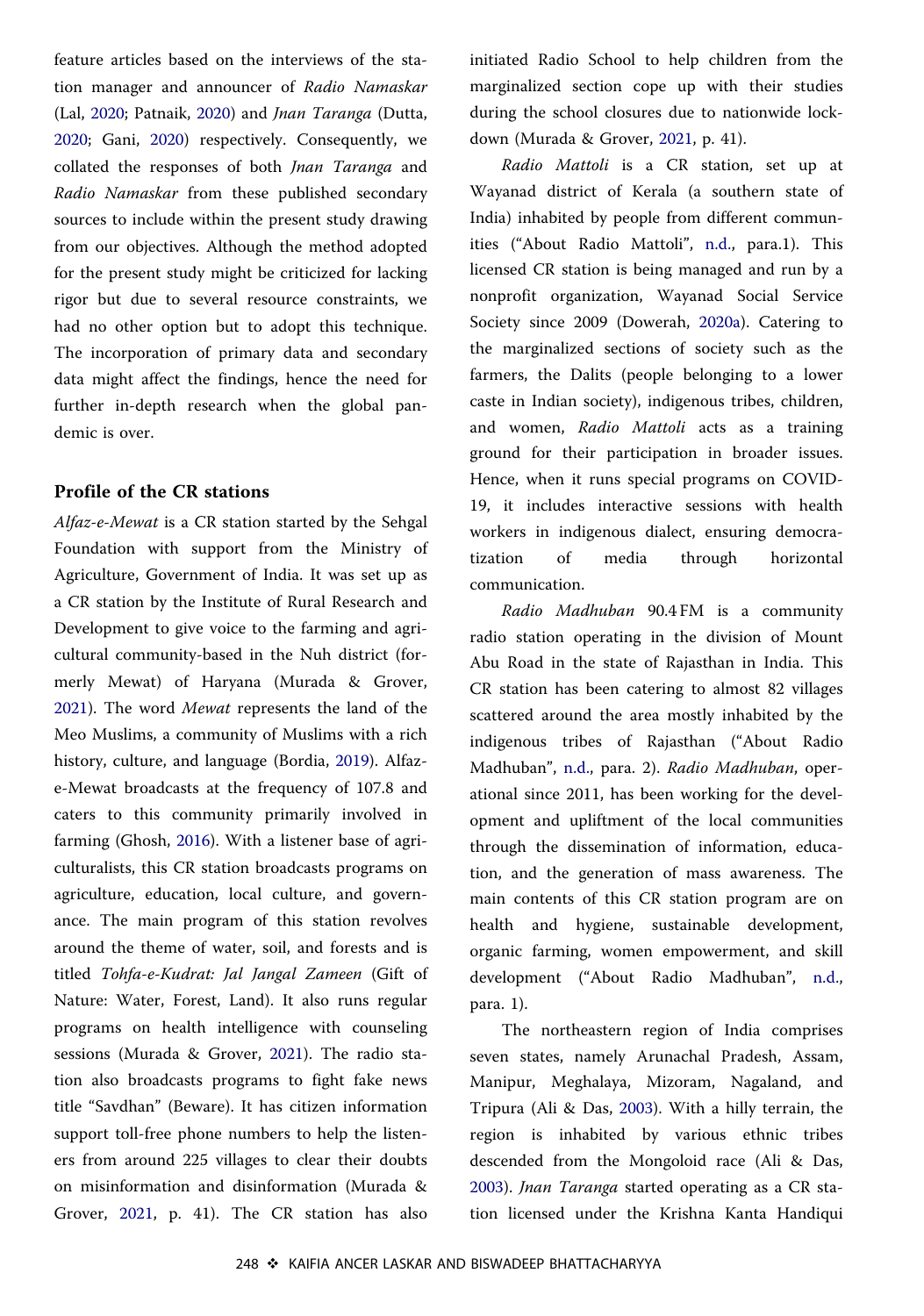<span id="page-7-0"></span>State Open University situated at Guwahati in the state of Assam (Dutta, [2020\)](#page-12-0). It is the first CR station to be set operating in the northeastern region of India (Dutta, [2020\)](#page-12-0). It started functioning on November 20, 2010, at 90.4 FM and broadcasts programs on health and well-being, career, women empowerment, advancement of tribal people, environment and living, and lifestyle ("About Jnan Taranga", n.d., para. 1). Apart from programs on these segments, it also broadcasts a daily one-hour broadcast of Monor Khabar (mind matters), phonein-program to answer queries of the listeners ("Broadcast Timings", [n.d.,](#page-12-0) para. 1).

Based in Konark, (Puri, Odisha), Radio Namaskar is the first CR station of Odisha. It has been broadcasting at the frequency 90.4 in the regional language of Odia and Telegu (indigenous language spoken in Odisha, an eastern state of India) ("About Us", [n.d.](#page-11-0) para.1). Established by a voluntary organization named Young India, this CR station focuses on receiver-centric information dissemination among the community utilizing active community participation for development (Lal, [2020\)](#page-13-0). Radio Namaskar has also been instrumental in the dissemination of development information and ensuring the flow of two-way communication between the policymakers and the community (Sahoo & Behera, [2017](#page-15-0)). Radio Namaskar focuses on gender equality, human rights, societal peace, and the upliftment of the indigenous culture (Lal, [2020\)](#page-13-0). Some of the notable programs during COVID-19 are Jana Soochna (information about government welfare schemes, programs, acts, citizen entitlements ("Our Programs", n.d., para. 1).

## Analysis and discussion

There are 316 licensed CR stations in India, and the Ministry of Information and Broadcasting has approved the renewal of all the CR stations ("Number of operational Community Radio Stations", [2020\)](#page-14-0). Given the nature of the constraint of resources and other limitations, the scope of service being provided by these CR stations during this pandemic in India and around the globe is commendable (Coleman, [2020;](#page-12-0) Ephraim, [2020](#page-12-0)). This study presents three key findings which are: (a) programs related to health have been a regular part of broadcasts by community radio stations during the pandemic. Moreover, (b) apart from their information needs on health, the listeners or the members of the community also seek information on social issues such as domestic violence, maternal and child health, employment opportunities and countering fake news. Further, it is also found that (c) these CR stations recognize that a lack of resources, both monetary and infrastructural, acts as a barrier to their dissemination of information during the pandemic. It has furthered the gap between the information-rich and the information-poor. The marginalized communities have been accessing community media more than the mainstream media for localized information. However, concerns about the existence and proper maintenance of CR stations have been cropping up more during the pandemic (BNNRC, [2020a](#page-12-0); Genetu, [2020\)](#page-13-0).

# Health information broadcast during the pandemic

This study on the CR stations' responses to COVID-19 reveals a strategic focus on the choice of programs in coordination with the government and policy regulators. Apart from ensuring regular broadcast on health and other related information using community participation, the CR stations in India have also been catering to the entertainment needs of the community. The CR stations unlike the mainstream media attempt to send receiver– centric, contextualized information to the communities. This has created an enabling environment for the communities for ensuring the democratization of their information. This in turn has created a viable ground for political participation and voicing their opinion in the public sphere debates.

The studied CR stations focused not only on COVID-19 related awareness and health behavior practices but also on mental health issues. A special program was also run by Alfaz-e-Mewat during the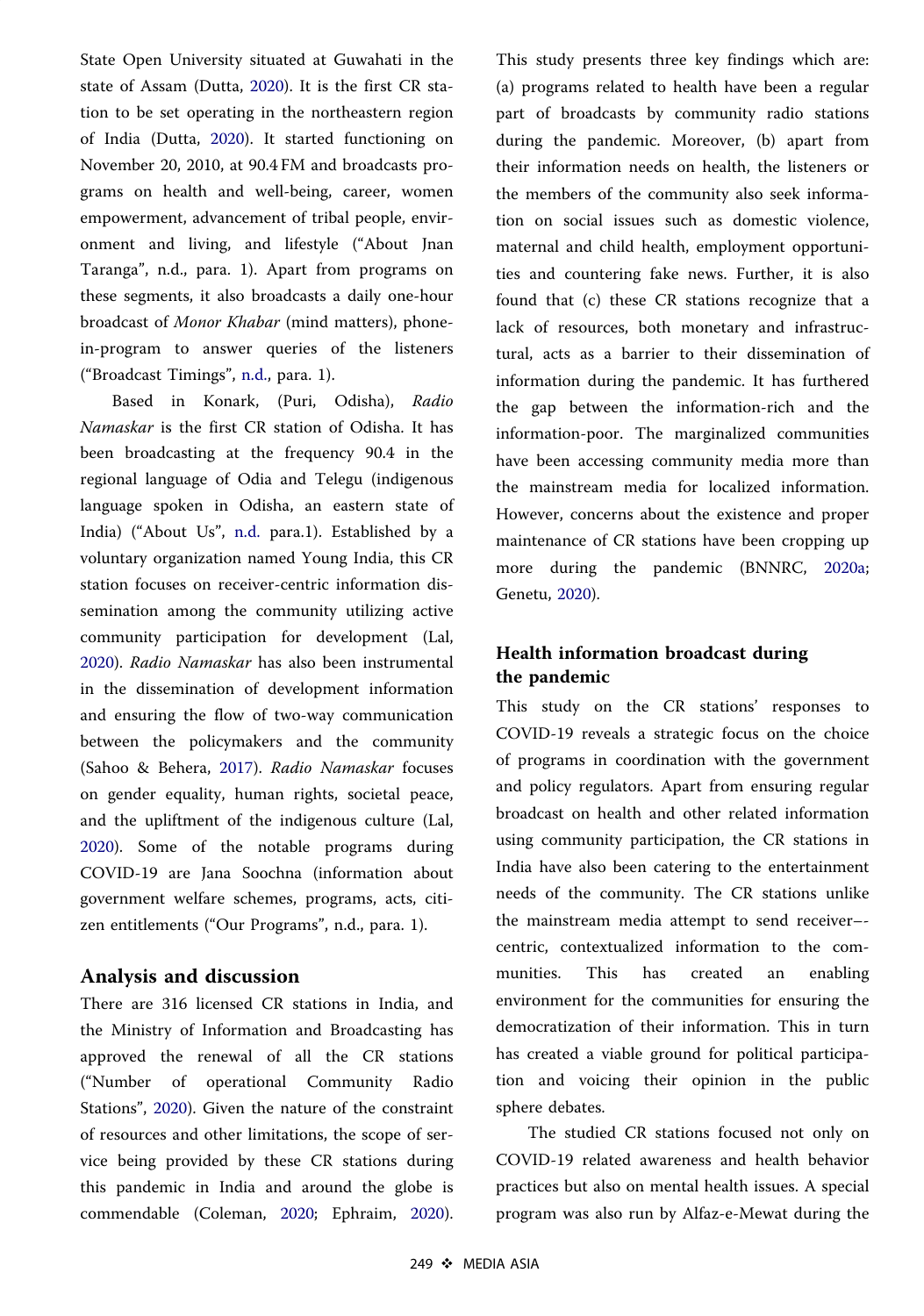<span id="page-8-0"></span>declaration of the first phase of lockdown of 21 days in India. It was titled 21 Din, 21 Baatein (21 Days, 21 Things) primarily focusing on the broadcast of messages by health experts followed by poems on techniques to maintain proper hygiene, the benefits of yoga, and self-learning to manage psychological stress (Ramachandran, [2021](#page-15-0); Sharma, [2020\)](#page-15-0). The CR stations aptly use community participation in creating context-based content leading to "horizontal patterns of interaction" (Pavarala & Malik, [2007](#page-14-0), p. 190). Pooja Murada, the Station Director of Alfaz-e-Mewat FM, said that most of their programs have been prepared with personalized messages from the members of the community. She added that feedback from the community is received and recorded through the integrated voice recording system which is then broadcast to raise awareness on the issue of the pandemic. The CR stations also identify the facts and fakes around such messages to manage the fear, the mental and emotional health of their listeners. The respondent also added that during the lockdown, COVID-19 received most of the broadcasts.

Father Bijo Thomas Karukappally, the Station Director of Radio Mattoli, said that his CR station brought changes in its regular programming. They incorporated content around COVID-19 busting myths disseminating facts surrounding it. Radio Mattoli has been facilitating the local administration in combating the pandemic by generating awareness among its listeners. The respondent added that programs focus on clarifying misinformation related to treatment and health behavior among its listeners. Another CR station, Radio Madhuban disseminated information on the effective use of the Aarogya Setu mobile application (Jena, [2020\)](#page-13-0). The latter is a mobile application developed by the National Informatics Centre under the Ministry of Electronics and Information Technology for tracing and mapping tested COVID-19 patients ("How AarogyaSetu Knows", [2020\)](#page-13-0). These CR stations share localized information and create space for felt needs among the listeners.

It was during the 37 days of lockdown imposed in Assam that the announcer of Jnan Taranga, Manoj Deka continued 333 hours of programming (Dutta, [2020;](#page-12-0) Gani, [2020\)](#page-13-0). During this period, the focus was on creating awareness not only on COVID-19 but also about the menace of misinfor-mation and disinformation (Dutta, [2020\)](#page-12-0). *Inan* Taranga responded to COVID-19 programming by keeping its focus on the cultural fervor of its listeners thereby fostering cultural empowerment of its community. The phone-in programs ensured receiver-centric content. Aside from programs on women's rights, agriculture, skills development, disaster management, and minority rights, Radio Namaskar also aired a program titled Janile Jiniba (If you know, you will win) on women's health and nutrition (Radio Namaskar, [n.d.](#page-11-0)). Krishna, the Production Head of Radio Madhuban, said that her CR station organized a 10-day special series on how to boost one's immunity. She stressed that they have been receiving positive feedback from listeners, as evident in more phone calls inquiring about several issues. During the national lockdown in India, Radio Madhuban re-scheduled its programs to constantly engage with its community. This CR station has been running a weekend program on health information titled Aap ka Swasth Aap Ke Hath (Your Health is in Your Hands) which focuses on the phone-in interaction/consultation with a general physician on issues about COVID-19.

As we did not receive the email response from N. Ansari, the head of the CR station Radio Namaskar, we had to analyze his perspective from various secondary resources (Kumar, [2020;](#page-13-0) Lal, [2020;](#page-13-0) Pradhan, [2021\)](#page-14-0). Ansari said that due to affordability and accessibility, most rural people prefer radio over television for their entertainment (Kumar, [2020;](#page-13-0) Lal, [2020](#page-13-0); Pradhan, [2021](#page-14-0)). He said that due to the restricted access to mainstream media among the community, the listeners depend on the CR stations for receiving localized information and filtering myths related to COVID-19 (Kumar, [2020](#page-13-0)).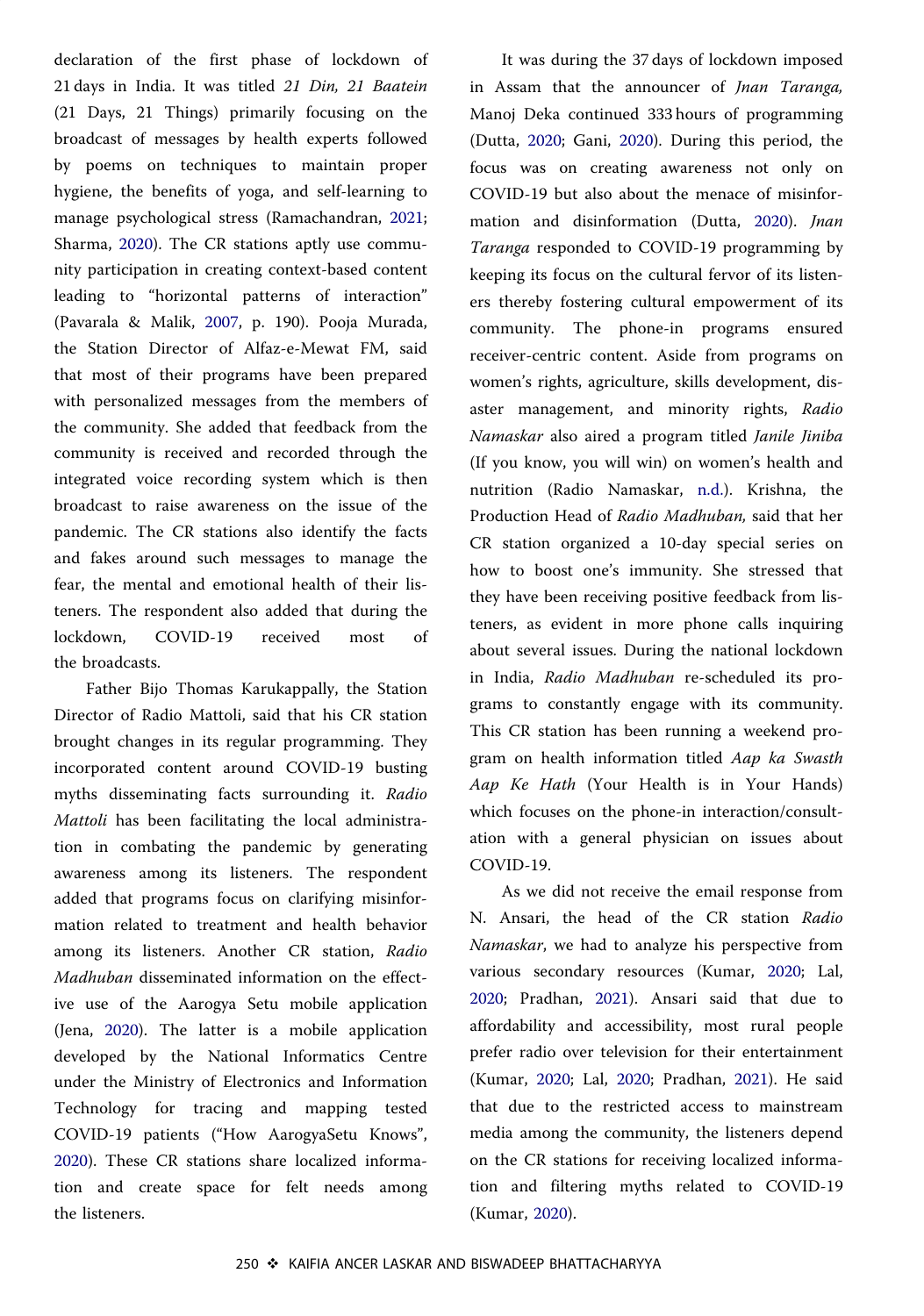#### <span id="page-9-0"></span>Fake news and domestic violence

Aside from mainstream media institutions, legislators and regulators, licensed CR stations can also aid in the fight against fake news. Fake news not only threatens the multicultural fabric of a country (Laskar & Reyaz, [2021\)](#page-13-0) but also creates difficulties for the government to manage any crisis. All the community radio stations analyzed in this study reveal their active role in answering queries related to myths surrounding COVID-19, disapproving misinformation, and disseminating fact-checked information. They use phone-in programs to reach out to their listeners to combat fake news. During the pandemic, Alfaz e Mewat, broadcasting primarily in a Muslim-dominated district, initiated a special program titled Savdhaan (Careful). This program cautioned its listeners from getting misled by any fake news on COVID-19. As there have been a surge of infodemic and fake news targeting minorities (especially the Muslim community) in India, this program became more indispensable. Such programs can educate the people and caution them from falling prey to misinformation and disinformation targeting communal polarization as well (Kanozia et al., [2021;](#page-13-0) Kanozia & Arya, [2021](#page-13-0); Laskar & Reyaz, [2021;](#page-13-0) Pradhan, [2021\)](#page-14-0). Radio Namaskar has also launched campaigns for raising awareness on domestic violence, child marriage, and violence against women Pradhan, [2021](#page-14-0)). It also disseminated information related to employment opportunities among the quarantined migrant workers returning from major Indian cities due to the lockdown (Kumar, [2020;](#page-13-0) Lal, [2020](#page-13-0); Pradhan, [2021\)](#page-14-0). Dende ([2020\)](#page-12-0) stated that the trust of citizens in public institutions in the Democratic Republic of Congo was extremely low during the initial months of the Ebola virus outbreak in 2018. This prompted the Internews and provincial networks of community radio in Congo to continue with their rumortracking bulletin during COVID-19 (Dende, [2020](#page-12-0)). Key association with fact-checkers has proven effective in Congo to tackle fake news during COVID-19. A similar approach also needs to be adopted by the CR stations running COVID-19

programs to inform their listeners about various kinds of fake news.

#### Localization of information

In another study, Bhattacharyya [\(2020\)](#page-12-0) argued that social media has exploded in popularity in recent years and India is leveraging the power of social media as a tool of development communication. India should therefore ensure social justice and community empowerment by initiating and maintaining the proper functioning of community media channels. Strict policy regulations on CR stations in India in terms of news broadcast has remained a subject of criticism among CR researchers (Bhat, [2018](#page-12-0); Malik & Pavarala, [2020;](#page-14-0) Pavarala & Malik, [2007](#page-14-0); Raghunath, [2020](#page-15-0)). While there have not been many regulations on the mushrooming of online news portals involved in spreading information and sometimes misinformation (The Hindu, [2021\)](#page-15-0). However, regrettably, the Indian government's policies on CR stations are stringent to the extent of authoritarian (Pavarala, [2015](#page-14-0), Raghunath, [2020](#page-15-0)). Bhat ([2018](#page-12-0)) argues that the fear among the policy regulators is mostly around the CR stations getting utilized efficiently to the extent of giving voice to the voiceless and thereby creating space for deviant opinion. Further, Pavarala and Malik ([2007](#page-14-0)) argue that the community-based mediums are perceived as enabling tools for rural and marginalized people, aiding in their holistic development. The issues related to access, participation, and representation of marginalized voices are equally necessary for managing their health and survival amidst the COVID-19 pandemic.

The use of local dialects and indigenous cultural art forms play a pivotal role in fostering stronger communal ties leading to cultural expression, community discussion, and conscientization. To ensure a smooth flow of communication, Alfaz e Mewat broadcasts programs in local languages like Haryanvi, Hindi, and Mewati. Radio Mattoli is also the first CR station in the state of Kerala to broadcast in the indigenous tribal language, Paniya (Dowerah, [2020a;](#page-12-0) Rajappa, [2018](#page-15-0)). Radio Namaskar broadcasts its programs in Odia and Telegu which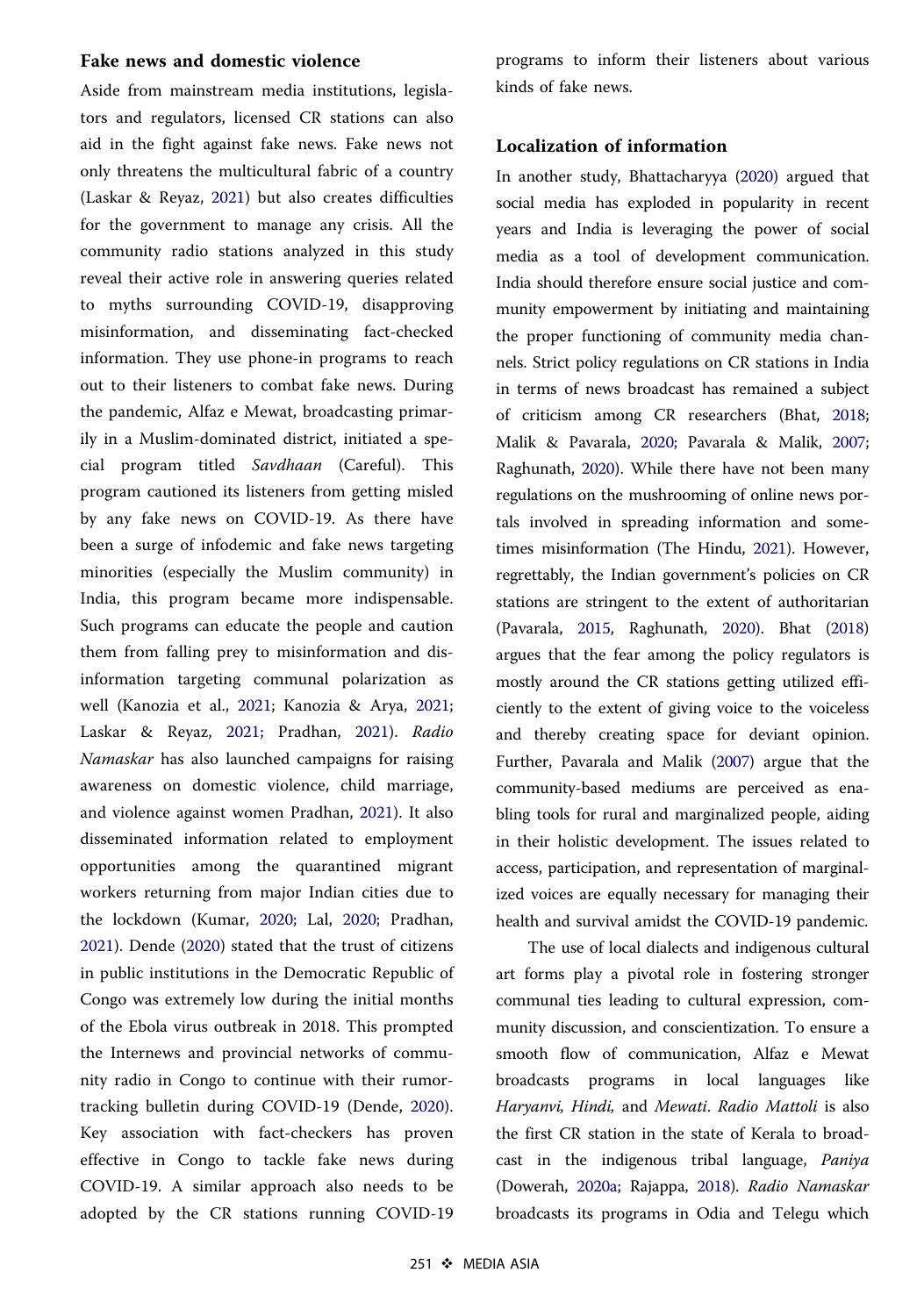<span id="page-10-0"></span>are the local languages spoken in Odisha (Lal, [2020](#page-13-0)). Jnan Taranga broadcasts in indigenous languages of the northeast region of India such as Assamese, Karbi, Missing, and Bodo (Dutta, [2020](#page-12-0); Gani, [2020](#page-13-0)). These CR station attempts to recognize the importance of the community's indigenous language as a means of communication. It consequently acts as "the tribal drum" referred to by McLuhan (cited in Pavarala & Malik, [2007](#page-14-0), p. 153), creating kinship between the content generators and listeners. The emphasis on indigenous languages, their oral traditions, culture, and ethnic identity creates a conducive environment for easy percolation of factchecked information and fighting fake news.

The Station Director of Radio Mattoli (personal communication, June 5, 2020) said that there is an urgent need for the distribution of radio sets among the inhabitants of the tribal hamlets to keep them abreast with regular updates on information related to the pandemic. Further, most of these CR stations find that lack of universal access to affordable radio sets posing as a potential barrier to community engagement and listenership. There are neither enough financial resources nor scope for self-reliance among both the senders and receivers engaged in CR stations (Mitra, [2020](#page-14-0)). There have been instances of community radio stations distributing radio sets to listeners based in the remotest of places to ensure a smooth flow of information (TNN, [2020](#page-15-0)). One of the primary aims of community radio stations across the world is to try and learn to be sustainable (Sullivan, [2007\)](#page-15-0). However, the lack of advertisements and funds during the pandemic is a major barrier to sustainability (Mitra, [2020\)](#page-14-0). Despite its shortage of resources and government support, CR stations in India have immense potential in building solidarity and raising the "aspirations" of their communities (Srinivasan & Ramos-Martín, [2018](#page-15-0), p. 297). Although being a huge country compared to Nepal, India cannot boast of having more CR stations compared to it (Dowerah, [2020b](#page-12-0)). Hence, continuous efforts from stakeholders such as UNESCO Chair of community media in the University of Hyderabad, the World Association of Community Radio Broadcasters (AMARC), and Community Radio Association (CRA), India are being taken for facilitating the CR stations. They have also pressed the government of India, especially during the pandemic for resource allocation toward its licensed CR stations for their sustainability and better program production (Dowerah, [2020a](#page-12-0); Mitra, [2020\)](#page-14-0).

Although the prime objective of CR station is horizontal and participatory communication shifting the focus from the elitist top-down diffusion model (Melkote, [2018\)](#page-14-0). It is seen that the diffusion of technical software among the rural communities to ensure the speedy transformation is contradictory to the generic identity of CR broadcast. The democratization at all levels of planning and broadcast cannot be ensured during most of the COVID-19 broadcasts due to various guidelines laid down during COVID-19. Hence, the use of local language for broadcasts was the only mechanism of contextualization of the content.

#### Conclusion

WHO states that a major lesson learned during the pandemic is that Risk Communication for Community Engagement (RCCE) is integral to the success of responses to health emergencies (WHO, [2020](#page-15-0)). Consequently, community engagement through CR stations may facilitate the smooth handling of the COVID-19 outbreak challenges for the public health systems around the globe. In this context, CR stations have been ensuring democratization of information for the rural populace in developing nations. Hence community radio is perfectly placed to provide local specific health and welfare updates efficiently responding to the COVID-19 crisis. We can draw similar experiences from countries like the UK, Nigeria, Ethiopia, and Bangladesh about CR's role during the COVID-19 pandemic.

Uniform strategies of communication dissemination are not feasible for multi-ethnic and multi-linguistic countries. Unlike mainstream media organizations, CR stations address diversity, exemplifying its role as a community public sphere. The latter acts as a discrete form of space for the marginalized, unlike the mainstream media which usually ignores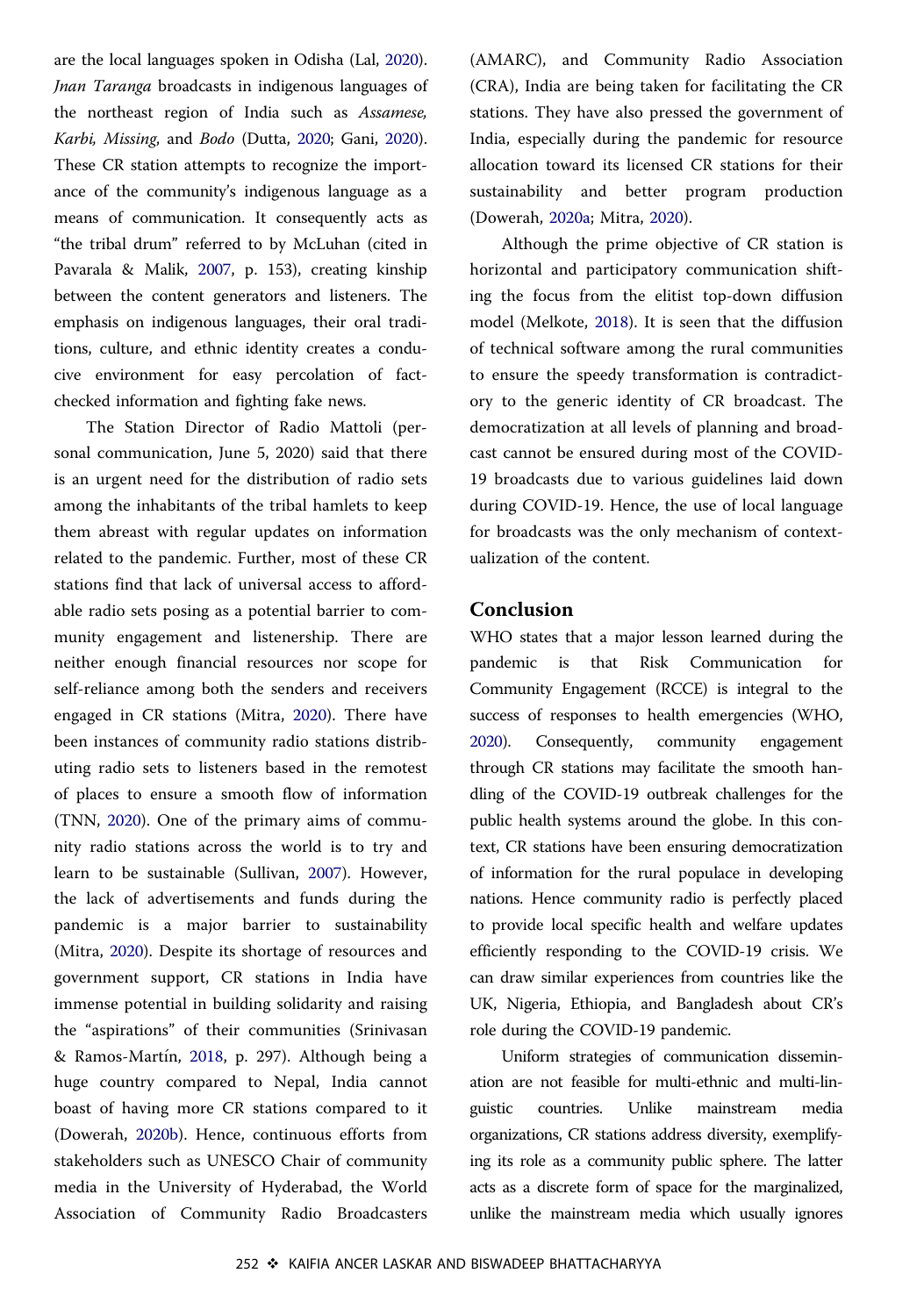<span id="page-11-0"></span>the communication needs of individual communities. CR stations that produce programs in their responses to COVID-19 to meet community-specific needs are consequently enabling cultural empowerment and cultural citizenship. To manage the pandemic, it is necessary to explain the various scientific jargon to the grassroots public. Percolation of information regarding the maintenance of social distancing, wearing of masks, regular handwashing, and reduction of vaccine hesitancy in developing countries may become less difficult once personalized information is disseminated. The community public sphere needs to be strengthened with resources to transfer the dialogues of the community in the public sphere debates. This study is limited in analyzing the programming responses of CR stations to COVID-19 and could not include the responses of the listeners. This gap can be further researched to find out if CR stations are meeting their community's information needs while striving for cultural empowerment. Nevertheless, this study can become a vantage point for further research on the community media's role in community engagement during pandemics and disasters.

The CR stations that were studied are either managed by NGOs, voluntary organizations, or educational institutions. Proactive community participation in conceptualizing and sharing contextual information on COVID-19 is not ensured properly. With an increase in dissemination of Public Service Announcements (PSAs) on COVID-19 and the popularization of government policies and interventions, these CR stations are acting as mouthpieces of government and health regulators. Despite its many pitfalls and policy obstacles, CR media in South Asian countries like India, Bangladesh, Nepal, and Sri Lanka are either donor-dependent or NGO-led. This NGOization leads to defocusing of spectacle from the community to their funding bodies. The process of communication used during the pandemic by the CR stations seemed to not comply fully with democratic or participatory communication. Due to various limitations imposed by COVID-19 protocols, the use of local language can be seen as mere lip service to make CR stations a community public sphere. The meager scope of interaction and participation by the listeners in programming limited the scope of democratization of CR stations during the pandemic. The halfhearted policies and interventions of the government of various South Asian countries also echo the fact that the fear of dissent and deviant political participation withholds the government to relax its licensing and news broadcast policies for its CR stations. Traditionally, oral and folk traditions have largely dominated the programming contents of CR stations but the COVID-19 protocols and standard operating procedures (SOPs) issued by the government have raised concern for the sustainability of CR stations. Social media has accentuated the creation of filter bubbles which results in fact-checked news items not percolating. Fact-checked news items, in the first place, do not percolate to the marginalized community as easily as fake news. CR stations can play a pivotal role in engaging the community in the verification of such fake news surrounding COVID-19 and other related issues. CR stations can emerge as a major factor in breaking the chain of fake news which is practically a shadow pandemic.

# Disclosure statement

We declare not having any conflict of interest with the publishers.

# Funding

We have not received any funding for this research.

#### ORCID

Kaifia Ancer Laskar **(b)** http://orcid.org/0000-0003-4375-8738

# References

- About Jnan Taranga. (n.d.). Jnan Taranga. [http://](http://jnantaranga.kkhsou.in/about.php) [jnantaranga.kkhsou.in/about.php](http://jnantaranga.kkhsou.in/about.php)
- About Radio Madhuban. (n.d.). Radio Madhuban. <https://radiomadhuban.in/>
- About Radio Mattoli. (n.d.) Radio Mattoli. [http://](http://radiomattoli.com/index.php/Home/About) [radiomattoli.com/index.php/Home/About](http://radiomattoli.com/index.php/Home/About)
- About Radio Namaskar. (n.d.). Radio Namaskar. <http://radionamaskar.in/about-us/>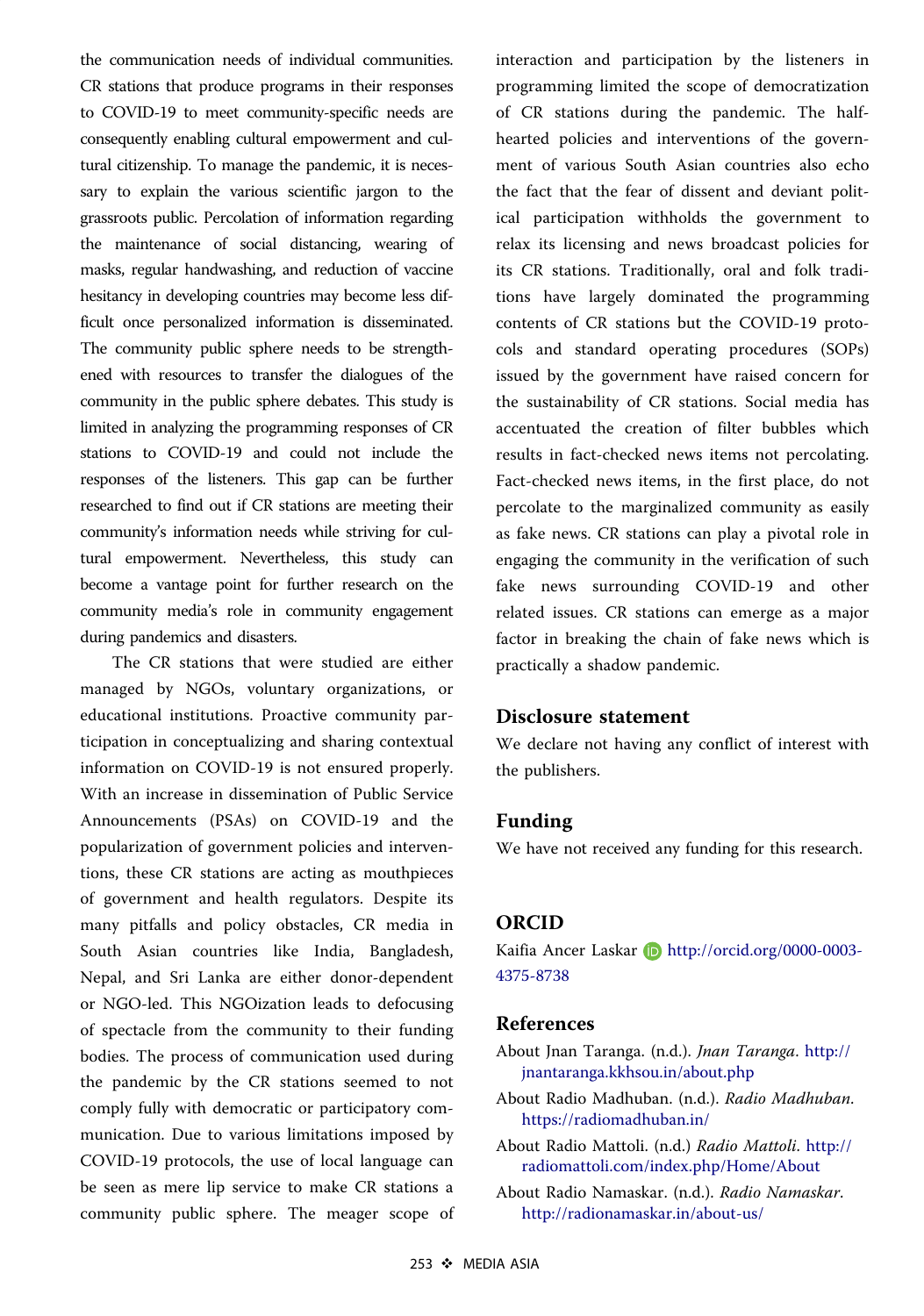<span id="page-12-0"></span>Allcott, H., & Gentzkow, M. [\(2017](#page-3-0)). Social media and fake news in the 2016 election. Journal of Economic Perspectives, 31(2), 211–236. [https://](https://doi.org/10.1257/jep.31.2.211) [doi.org/10.1257/jep.31.2.211](https://doi.org/10.1257/jep.31.2.211)

Ali, A. I., & Das, I. ([2003\)](#page-6-0). Tribal situation in northeast India. Studies of Tribes and Tribals, 1(2), 141–148. [https://doi.org/10.1080/](https://doi.org/10.1080/0972639X.2003.11886492) [0972639X.2003.11886492](https://doi.org/10.1080/0972639X.2003.11886492)

Arao, D. A., Brooten, L., Custodio, P. A., Ma, R. D., Rivera, T. M., & Zhang, N. Y. ([2020\)](#page-1-0). Fighting infodemics. Media Asia, 47(3–4), 85–87. <https://doi.org/10.1080/01296612.2020.1857067/>

Backhaus, B. ([2019\)](#page-3-0). Community radio as amplification of rural knowledge sharing. Asia Pacific Media Educator, 29(2), 137–150. [https://](https://doi.org/10.1177/1326365X19864476) [doi.org/10.1177/1326365X19864476](https://doi.org/10.1177/1326365X19864476)

Bampton, R., & Cowton, C. J. ([2002\)](#page-5-0). The einterview. Forum Qualitative Sozialforschung/ Forum: Qualitative Social Research, 3(2). <https://doi.org/10.17169/fqs-3.2.848>

Banerjee, I. & Seneviratne, K. (Eds.). ([2006\)](#page-2-0). Public service broadcasting in the age of globalization. AMIC.

Bhat, R. [\(2018](#page-3-0)). Critical research priorities: Community radio in India. Media Asia, 45(3–4), 77–88. [https://doi.org/10.1080/](https://doi.org/10.1080/01296612.2020.1764212) [01296612.2020.1764212](https://doi.org/10.1080/01296612.2020.1764212)

Bhattacharyya, B. ([2020\)](#page-9-0). The role of media campaign in India's quest to eliminate malaria by 2030: A critical analysis. Journal of Scientific Research, 64(01), 64–67. [https://doi.org/10.](https://doi.org/10.37398/JSR.2020.640108) [37398/JSR.2020.640108](https://doi.org/10.37398/JSR.2020.640108)

BNNRC. ([2020a](#page-2-0)). COVID-19: Coronavirus prevention education through community radio. BNNRC. [https://bnnrc.net/coronavirus](https://bnnrc.net/coronavirus-prevention-education-through-community-radio/)[prevention-education-through-community](https://bnnrc.net/coronavirus-prevention-education-through-community-radio/)[radio/](https://bnnrc.net/coronavirus-prevention-education-through-community-radio/)

BNNRC. ([2020b,](#page-2-0) March 18). COVID-19: Community radio broadcasting coronavirus prevention education in Bangladesh. BNNRC. [https://bnnrc.net/covid-19-community-radio](https://bnnrc.net/covid-19-community-radio-broadcasting-coronavirus-prevention-education-in-bangladesh/)[broadcasting-coronavirus-prevention-education](https://bnnrc.net/covid-19-community-radio-broadcasting-coronavirus-prevention-education-in-bangladesh/)[in-bangladesh/](https://bnnrc.net/covid-19-community-radio-broadcasting-coronavirus-prevention-education-in-bangladesh/)

BNNRC. [\(2021](#page-2-0), January 25). COVID-19: Education through community radio in Bangladesh. BNNRC. <https://bnnrc.net/campaign-preventing-covid-19/>

Bordia, R. ([2019,](#page-6-0) January 30). Why do the Meo Muslims in Mewat remember Mahatma Gandhi in December every year? Scroll. [https://scroll.in/](https://scroll.in/article/911290/why-the-meo-muslims-in-mewat-remember-mahatma-gandhi-in-december-every-year/) [article/911290/why-the-meo-muslims-in-mewat](https://scroll.in/article/911290/why-the-meo-muslims-in-mewat-remember-mahatma-gandhi-in-december-every-year/)[remember-mahatma-gandhi-in-december-every](https://scroll.in/article/911290/why-the-meo-muslims-in-mewat-remember-mahatma-gandhi-in-december-every-year/)[year/](https://scroll.in/article/911290/why-the-meo-muslims-in-mewat-remember-mahatma-gandhi-in-december-every-year/)

Broadcast Timings. (n.d). Jnan Taranga. [http://](http://jnantaranga.kkhsou.in/broadcast-timings.php) [jnantaranga.kkhsou.in/broadcast-timings.php](http://jnantaranga.kkhsou.in/broadcast-timings.php)

Coleman, J. ([2020\)](#page-2-0). UK community radio production responses to COVID-19. Brunel University London. [https://bura.brunel.ac.uk/](https://bura.brunel.ac.uk/bitstream/2438/21156/3/FullText.pdf/) [bitstream/2438/21156/3/FullText.pdf/](https://bura.brunel.ac.uk/bitstream/2438/21156/3/FullText.pdf/)

Corbin, J., & Strauss, A. [\(2008](#page-5-0)). Basics of qualitative research: Techniques and procedures for developing grounded theory. Sage Publication.

Corner, J. ([2017\)](#page-3-0). Fake news, post-truth, and media-political change. Media, Culture & Society, 39(7), 1100–1107. [https://doi.org/10.](https://doi.org/10.1177/0163443717726743) [1177/0163443717726743](https://doi.org/10.1177/0163443717726743)

Das, M., Das, A., & Mandal, A. [\(2020](#page-3-0)). Examining the impact of lockdown (due to COVID-19) on domestic violence (DV): An evidences from India. Asian Journal of Psychiatry, 54, 102335. <https://doi.org/10.1016/j.ajp.2020.102335>

Dende, K. B. [\(2020](#page-9-0), December 4). Community radio journalists fight misinformation in the Democratic Republic of Congo. [https://](https://ethicaljournalismnetwork.org/community-radio-journalists-fight-misinformation-in-in-the-democratic-republic-of-congo) [ethicaljournalismnetwork.org/community-radio](https://ethicaljournalismnetwork.org/community-radio-journalists-fight-misinformation-in-in-the-democratic-republic-of-congo)[journalists-fight-misinformation-in-in-the](https://ethicaljournalismnetwork.org/community-radio-journalists-fight-misinformation-in-in-the-democratic-republic-of-congo)[democratic-republic-of-congo](https://ethicaljournalismnetwork.org/community-radio-journalists-fight-misinformation-in-in-the-democratic-republic-of-congo)

Dowerah, S. ([2020a](#page-4-0), April 28). Community radio stations across India brave lockdown, severe fund crunch to ensure last-mile awareness on COVID-19. Firstpost. [https://www.firstpost.com/](https://www.firstpost.com/health/community-radio-stations-across-india-brave-lockdown-severe-fund-crunch-to-ensure-last-mile-awareness-on-covid-19-8288841.html) [health/community-radio-stations-across-india](https://www.firstpost.com/health/community-radio-stations-across-india-brave-lockdown-severe-fund-crunch-to-ensure-last-mile-awareness-on-covid-19-8288841.html)[brave-lockdown-severe-fund-crunch-to-ensure](https://www.firstpost.com/health/community-radio-stations-across-india-brave-lockdown-severe-fund-crunch-to-ensure-last-mile-awareness-on-covid-19-8288841.html)[last-mile-awareness-on-covid-19-8288841.html](https://www.firstpost.com/health/community-radio-stations-across-india-brave-lockdown-severe-fund-crunch-to-ensure-last-mile-awareness-on-covid-19-8288841.html)

Dowerah, S. ([2020b,](#page-4-0) April 30). Coronavirus outbreak: Hope govt recognizes the valuable role played by community radio stations at great risk and cost, says Prof Vinod Pavarala. Firstpost. [https://www.firstpost.com/health/](https://www.firstpost.com/health/coronavirus-outbreak-hope-govt-recognises-valuable-role-played-by-community-radio-stations-with-great-risk-and-cost-says-professor-vinod-pavarala-8300321.html/) [coronavirus-outbreak-hope-govt-recognises](https://www.firstpost.com/health/coronavirus-outbreak-hope-govt-recognises-valuable-role-played-by-community-radio-stations-with-great-risk-and-cost-says-professor-vinod-pavarala-8300321.html/)[valuable-role-played-by-community-radio-sta](https://www.firstpost.com/health/coronavirus-outbreak-hope-govt-recognises-valuable-role-played-by-community-radio-stations-with-great-risk-and-cost-says-professor-vinod-pavarala-8300321.html/)[tions-with-great-risk-and-cost-says-professor](https://www.firstpost.com/health/coronavirus-outbreak-hope-govt-recognises-valuable-role-played-by-community-radio-stations-with-great-risk-and-cost-says-professor-vinod-pavarala-8300321.html/)[vinod-pavarala-8300321.html/](https://www.firstpost.com/health/coronavirus-outbreak-hope-govt-recognises-valuable-role-played-by-community-radio-stations-with-great-risk-and-cost-says-professor-vinod-pavarala-8300321.html/)

Dutta, A. ([2020,](#page-4-0) August 18). North-East India's first community radio station has become another casualty of Covid-19. Scroll. [https://scroll.in/](https://scroll.in/article/969842/north-east-indias-first-community-radio-station-has-become-another-casualty-of-covid-19/) [article/969842/north-east-indias-first-commu](https://scroll.in/article/969842/north-east-indias-first-community-radio-station-has-become-another-casualty-of-covid-19/)[nity-radio-station-has-become-another-casualty](https://scroll.in/article/969842/north-east-indias-first-community-radio-station-has-become-another-casualty-of-covid-19/)[of-covid-19/](https://scroll.in/article/969842/north-east-indias-first-community-radio-station-has-become-another-casualty-of-covid-19/)

Ephraim, P. E. ([2020\)](#page-2-0). The potentials of radio in combating misinformation about COVID-19 in Nigeria. In Fake news is bad news: Hoaxes, halftruths and the nature of today's journalism. IntechOpen. [https://www.intechopen.com/](https://www.intechopen.com/online-first/the-potentials-of-radio-in-combating-misinformation-about-covid-19-in-nigeria) [online-first/the-potentials-of-radio-in-combat](https://www.intechopen.com/online-first/the-potentials-of-radio-in-combating-misinformation-about-covid-19-in-nigeria)[ing-misinformation-about-covid-19-in-nigeria](https://www.intechopen.com/online-first/the-potentials-of-radio-in-combating-misinformation-about-covid-19-in-nigeria)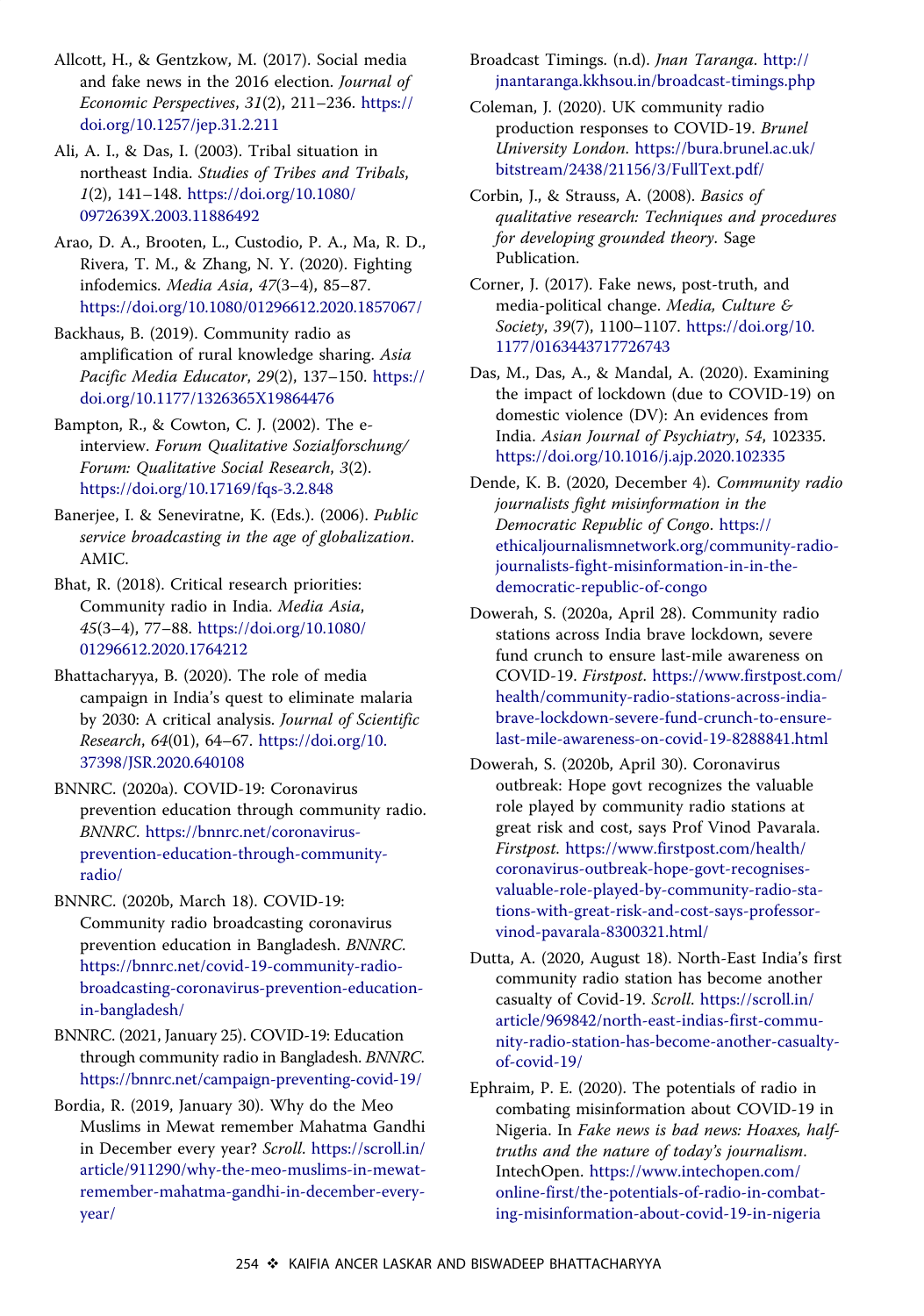<span id="page-13-0"></span>Forde, S., Foxwell, K., & Meadows, M. [\(2002](#page-2-0)). Creating a community public sphere: Community radio as a cultural resource. Media International Australia, 103(1), 56–67. [https://](https://doi.org/10.1177/1329878X0210300109) [doi.org/10.1177/1329878X0210300109](https://doi.org/10.1177/1329878X0210300109)

- Fraser, C., & Restrepo-Estrada, S. ([2002\)](#page-2-0). Community radio for change and development. Development, 45(4), 69–73. [https://doi.org/10.](https://doi.org/10.1057/palgrave.development.1110408) [1057/palgrave.development.1110408](https://doi.org/10.1057/palgrave.development.1110408)
- Freire, P. (1970/1983). Pedagogy of the oppressed. Continuum.
- Gani, A. [\(2020](#page-6-0), May 12). Amid lockdown, the community radio announcer runs a centre for 333 hours single handedly. The Newsmill. [https://thenewsmill.com/amid-lockdown-com](https://thenewsmill.com/amid-lockdown-community-radio-announcer-runs-centre-for-333-hours-singlehandedly)[munity-radio-announcer-runs-centre-for-333](https://thenewsmill.com/amid-lockdown-community-radio-announcer-runs-centre-for-333-hours-singlehandedly) [hours-singlehandedly](https://thenewsmill.com/amid-lockdown-community-radio-announcer-runs-centre-for-333-hours-singlehandedly)
- Genetu, A. ([2020,](#page-2-0) September 21). Fostering access to health information on COVID-19 through community radio. UNESCO. [https://en.unesco.](https://en.unesco.org/news/fostering-access-health-information-covid-19-through-community-radio) [org/news/fostering-access-health-information](https://en.unesco.org/news/fostering-access-health-information-covid-19-through-community-radio)[covid-19-through-community-radio](https://en.unesco.org/news/fostering-access-health-information-covid-19-through-community-radio)
- Ghosh, P. ([2016,](#page-6-0) September 16). What you should know about the Meo Muslims of Mewat. Hindustan Times. [https://www.hindustantimes.](https://www.hindustantimes.com/static/Meo-Muslims-of-Mewat/) [com/static/Meo-Muslims-of-Mewat/](https://www.hindustantimes.com/static/Meo-Muslims-of-Mewat/)
- Gottfried, J., & Shearer, E. [\(2016](#page-3-0)). News use across social media platforms. [http://www.journalism.](http://www.journalism.org/2016/05/26/news-use-across-social-media-platforms-2016/) [org/2016/05/26/news-use-across-social-media](http://www.journalism.org/2016/05/26/news-use-across-social-media-platforms-2016/)[platforms-2016/](http://www.journalism.org/2016/05/26/news-use-across-social-media-platforms-2016/)
- Gualano, M. R., Lo Moro, G., Voglino, G., Bert, F., & Siliquini, R. [\(2020](#page-3-0)). Effects of Covid-19 lockdown on mental health and sleep disturbances in Italy. International Journal of Environmental Research and Public Health, 17(13), 4779. [https://doi.org/10.3390/](https://doi.org/10.3390/ijerph17134779) [ijerph17134779](https://doi.org/10.3390/ijerph17134779)
- Gumucio-Dagron, A. ([2001\)](#page-2-0). Making waves: Participatory communication for social change (A report to the Rockefeller Foundation). Rockefeller Foundation. [https://www.ircwash.org/](https://www.ircwash.org/sites/default/files/Gumucio-2001-Making.pdf) [sites/default/files/Gumucio-2001-Making.pdf](https://www.ircwash.org/sites/default/files/Gumucio-2001-Making.pdf)
- Haney, J. ([1944\)](#page-2-0). Of the people, by the people, for the people. Proceedings of the American Philosophical Society, 88(5), 359–367.
- Hans News Service. [\(2020](#page-3-0), December 16). Community radio's role key to curb pandemic: Prof Vinod Pavarala, UNESCO Chair at UoH. The Hans India. [https://www.thehansindia.com/](https://www.thehansindia.com/news/cities/hyderabad/hyderabad-community-radios-role-key-to-curb-pandemic-662097?infinitescroll=1/) [news/cities/hyderabad/hyderabad-community](https://www.thehansindia.com/news/cities/hyderabad/hyderabad-community-radios-role-key-to-curb-pandemic-662097?infinitescroll=1/)[radios-role-key-to-curb-pandemic-662097?infini](https://www.thehansindia.com/news/cities/hyderabad/hyderabad-community-radios-role-key-to-curb-pandemic-662097?infinitescroll=1/)[tescroll=1/](https://www.thehansindia.com/news/cities/hyderabad/hyderabad-community-radios-role-key-to-curb-pandemic-662097?infinitescroll=1/)
- How AarogyaSetu knows about your COVID-19 positive status. ([2020\)](#page-8-0). [https://www.aarogyasetu.](https://www.aarogyasetu.gov.in/) [gov.in/](https://www.aarogyasetu.gov.in/)
- Jankowski, N. W., & Wester, F. (2002). The qualitative tradition in social science inquiry: Contributions to mass communication research. In K. B. Jensen & N. W. Jankowski (Eds.), A handbook of qualitative methodologies for mass communication research (pp. 58–88). Routledge.
- Jena, A. [\(2020](#page-8-0), September 28). Radio Madhuban: A friend of the community during Covid-19. UNESCO Chair on Community Media-CR News. [https://uccommedia.in/news/radio](https://uccommedia.in/news/radio-madhuban-a-friend-of-the-community-during-covid-19/)[madhuban-a-friend-of-the-community-during](https://uccommedia.in/news/radio-madhuban-a-friend-of-the-community-during-covid-19/)[covid-19/](https://uccommedia.in/news/radio-madhuban-a-friend-of-the-community-during-covid-19/)
- Kanozia, R., & Arya, R. [\(2021](#page-1-0)). "Fake news", religion, and COVID-19 vaccine hesitancy in India, Pakistan, and Bangladesh. Media Asia. Advance online publication. [https://doi.org/10.](https://doi.org/10.1080/01296612.2021.1921963) [1080/01296612.2021.1921963](https://doi.org/10.1080/01296612.2021.1921963)
- Kanozia, R., Kaur, S., & Arya, R. ([2021\)](#page-1-0). Infodemic during the COVID-19 lockdown in India. Media Asia, 48(1), 58–66. [https://doi.org/10.](https://doi.org/10.1080/01296612.2021.1881286) [1080/01296612.2021.1881286](https://doi.org/10.1080/01296612.2021.1881286)
- Karunanayake, N. (1986). The Mahaweli Community Radio in Sri Lanka: A promising experiment. Media Asia, 13(4), 209–214. <https://doi.org/10.1080/01296612.1986.11726231>
- Keefer, P., & Khemani, S. [\(2011](#page-2-0)). Mass media and public services: The effects of radio access on public education in Benin. World Bank Policy Research Working Paper. World Bank. [https://](https://doi.org/10.1596/1813-9450-5559) [doi.org/10.1596/1813-9450-5559](https://doi.org/10.1596/1813-9450-5559)
- Krishnakumar, A., & Verma, S. [\(2021](#page-3-0)). Understanding domestic violence in India during COVID-19: A routine activity approach. Asian Journal of Criminology, 16, 1–35. [https://](https://doi.org/10.1007/s11417-020-09340-1) [doi.org/10.1007/s11417-020-09340-1](https://doi.org/10.1007/s11417-020-09340-1)
- Kumar, M. [\(2020](#page-8-0), May 4). Where no newspaper can go: Community radio in Odisha is bridging the COVID-19 info gap. The Wire. [https://](https://thewire.in/media/odisha-coronavirus-radio/) [thewire.in/media/odisha-coronavirus-radio/](https://thewire.in/media/odisha-coronavirus-radio/)
- Kumar, S. U., Kumar, D. T., Christopher, B. P., & Doss, C. [\(2020](#page-1-0)). The rise and impact of COVID-19 in India. Frontiers in Medicine, 7, 250. <https://doi.org/10.3389/fmed.2020.00250>
- Lal, N. [\(2020](#page-4-0), May 6). In rural India, community radio leads fight against virus. Nikkei Asia. [https://asia.nikkei.com/Life-Arts/Life/In-rural-](https://asia.nikkei.com/Life-Arts/Life/In-rural-India-community-radio-leads-fight-against-virus/)[India-community-radio-leads-fight-against](https://asia.nikkei.com/Life-Arts/Life/In-rural-India-community-radio-leads-fight-against-virus/)[virus/](https://asia.nikkei.com/Life-Arts/Life/In-rural-India-community-radio-leads-fight-against-virus/)
- Laskar, K. A., & Reyaz, M. [\(2021](#page-1-0)). Mapping the fake news infodemic amidst the COVID-19 pandemic: A study of Indian fact-checking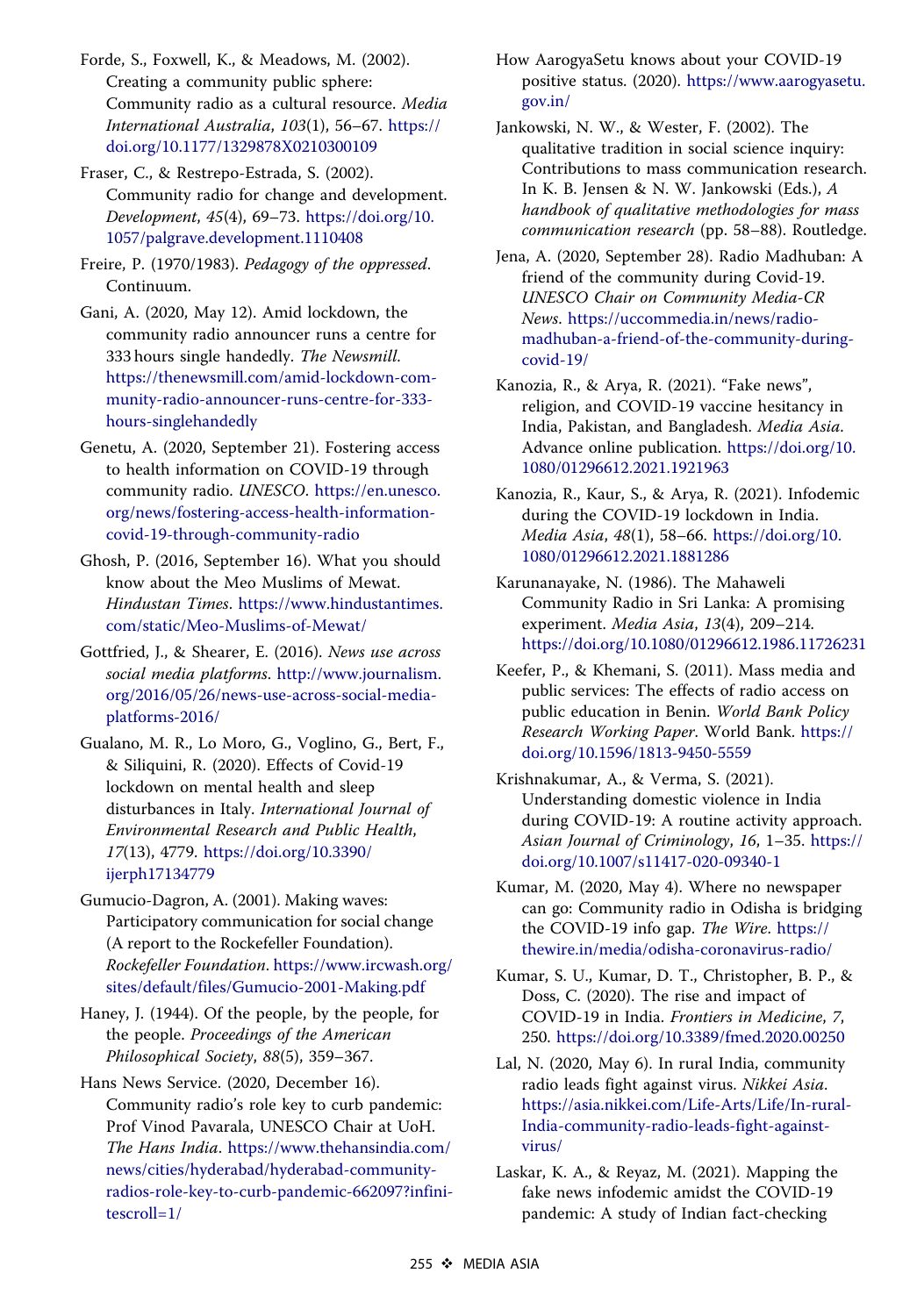<span id="page-14-0"></span>websites. Journal of Arab & Muslim Media Research, 14(1), 93–116. [https://doi.org/10.1386/](https://doi.org/10.1386/jammr_00026_1) [jammr\\_00026\\_1](https://doi.org/10.1386/jammr_00026_1)

- Le, K., & Nguyen, M. ([2021\)](#page-3-0). The psychological consequences of COVID-19 lockdowns. International Review of Applied Economics, 35(2), 147–163. [https://doi.org/10.1080/](https://doi.org/10.1080/02692171.2020.1853077) [02692171.2020.1853077](https://doi.org/10.1080/02692171.2020.1853077)
- Likhi, A. ([2013\)](#page-4-0). Challenges for community radio in India's rural development. Media Asia, 40(2), 115–118. [https://doi.org/10.1080/01296612.2013.](https://doi.org/10.1080/01296612.2013.11689957) [11689957](https://doi.org/10.1080/01296612.2013.11689957)
- Maji, S., Bansod, S., & Singh, T. [\(2021](#page-3-0)). Domestic violence during COVID-19 pandemic: The case for Indian women. Journal of Community and Applied Social Psychology. [https://doi.org/10.](https://doi.org/10.1002/casp.2501/) [1002/casp.2501/](https://doi.org/10.1002/casp.2501/)
- Malik, K. K. ([2015\)](#page-2-0). Our media, our principles. Journalism Studies, 16(5), 750–764. [https://doi.](https://doi.org/10.1080/1461670X.2015.1054195) [org/10.1080/1461670X.2015.1054195](https://doi.org/10.1080/1461670X.2015.1054195)
- Malik, K. K., & Pavarala, V. (Eds). ([2020\)](#page-2-0). Community radio in South Asia: Reclaiming the airwaves. Routledge.
- McQuail, D. ([1983\)](#page-2-0). Mass communication theory: An introduction. Sage Publications.
- Melkote, S. R. [\(2018](#page-10-0)). Communication for development and social change: An introduction. Journal of Multicultural Discourses, 13(2), 77–86. [https://doi.org/10.](https://doi.org/10.1080/17447143.2018.1491585) [1080/17447143.2018.1491585](https://doi.org/10.1080/17447143.2018.1491585)
- Mitra, R. [\(2020](#page-2-0), March 27). Community radio stations reach out to create corona awareness despite lack of funds. New Indian Express. [https://www.newindianexpress.com/good-news/](https://www.newindianexpress.com/good-news/2020/mar/27/community-radio-stations-reach-out-to-create-corona-awareness-despite-lack-of-funds-2122368.html/) [2020/mar/27/community-radio-stations-reach](https://www.newindianexpress.com/good-news/2020/mar/27/community-radio-stations-reach-out-to-create-corona-awareness-despite-lack-of-funds-2122368.html/)[out-to-create-corona-awareness-despite-lack-of](https://www.newindianexpress.com/good-news/2020/mar/27/community-radio-stations-reach-out-to-create-corona-awareness-despite-lack-of-funds-2122368.html/)[funds-2122368.html/](https://www.newindianexpress.com/good-news/2020/mar/27/community-radio-stations-reach-out-to-create-corona-awareness-despite-lack-of-funds-2122368.html/)
- Mucci, F., Mucci, N., & Diolaiuti, F. [\(2020](#page-3-0)). Lockdown and isolation: Psychological aspects of COVID-19 pandemic in the general population. Clinical Neuropsychiatry, 17(2), 63–64.
- Murada, P. O., & Grover, A. M. [\(2021](#page-2-0)). Community radio reaches the unreached during the pandemic: Stories from Alfaz-e-Mewat. Chetna. [https://www.smsfoundation.org/wp](https://www.smsfoundation.org/wp-content/uploads/2021/05/5.-A-E-Pooja-O-Murada.pdf)[content/uploads/2021/05/5.-A-E-Pooja-O-](https://www.smsfoundation.org/wp-content/uploads/2021/05/5.-A-E-Pooja-O-Murada.pdf)[Murada.pdf](https://www.smsfoundation.org/wp-content/uploads/2021/05/5.-A-E-Pooja-O-Murada.pdf)
- Nirmala, Y. ([2015\)](#page-3-0). The role of community radio in empowering women in India. Media Asia, 42(1–2), 41–46. [https://doi.org/10.1080/](https://doi.org/10.1080/01296612.2015.1072335) [01296612.2015.1072335](https://doi.org/10.1080/01296612.2015.1072335)
- Number of operational community radio stations in the country. ([2020,](#page-7-0) February 2). mib.gov.in.

# [https://mib.gov.in/sites/default/files/No.%20of%](https://mib.gov.in/sites/default/files/No.%20of%20operational%20CRS.pdf) [20operational%20CRS.pdf](https://mib.gov.in/sites/default/files/No.%20of%20operational%20CRS.pdf)

- Opdenakker, R. [\(2006](#page-5-0)). Advantages and disadvantages of four interview techniques in qualitative research. Forum Qualitative Sozialforschung/Forum: Qualitative Social Research, 7(4). [https://www.qualitative-research.](https://www.qualitative-research.net/index.php/fqs/article/view/175/391) [net/index.php/fqs/article/view/175/391](https://www.qualitative-research.net/index.php/fqs/article/view/175/391)
- Pandit, S., & Chattopadhyay, S. ([2018\)](#page-4-0). Is community radio an alternative media? An ethnographic study of audience participation in RadioJU. Media Asia, 45(3–4), 89–101. [https://](https://doi.org/10.1080/01296612.2019.1649105) [doi.org/10.1080/01296612.2019.1649105](https://doi.org/10.1080/01296612.2019.1649105)
- Patnaik, A. ([2020,](#page-4-0) May 14). Yeoman service of Odisha's community radio stations during coronavirus crisis underscores medium's necessity in India. Firstpost. [https://www.](https://www.firstpost.com/india/yeoman-service-of-odishas-community-radio-stations-during-coronavirus-crisis-underscores-mediums-necessity-in-india-8366521.html) [firstpost.com/india/yeoman-service-of-odishas](https://www.firstpost.com/india/yeoman-service-of-odishas-community-radio-stations-during-coronavirus-crisis-underscores-mediums-necessity-in-india-8366521.html)[community-radio-stations-during-coronavirus](https://www.firstpost.com/india/yeoman-service-of-odishas-community-radio-stations-during-coronavirus-crisis-underscores-mediums-necessity-in-india-8366521.html)[crisis-underscores-mediums-necessity-in-india-](https://www.firstpost.com/india/yeoman-service-of-odishas-community-radio-stations-during-coronavirus-crisis-underscores-mediums-necessity-in-india-8366521.html)[8366521.html](https://www.firstpost.com/india/yeoman-service-of-odishas-community-radio-stations-during-coronavirus-crisis-underscores-mediums-necessity-in-india-8366521.html)
- Pavarala, V. ([2015,](#page-3-0) December 19). Community radio 'under progress': Resuming a paused revolution. Economic and Political Weekly, 50(51), 14–17.
- Pavarala, V. (2020). Beyond the development trap: NGOisation of community radio in India. In K. K. Malik & V. Pavarala (Eds.), Community radio in South Asia: Reclaiming the airwaves (pp. 103–116). Routledge.
- Pavarala, V., & Jena, A. [\(2020](#page-2-0), December 12). Expanding discursive spaces: Community radio during COVID-19 and beyond. Economic and Political Weekly, 55(49). [https://www.epw.in/](https://www.epw.in/engage/article/expanding-discursive-spaces-community-radio-during-covid-19) [engage/article/expanding-discursive-spaces](https://www.epw.in/engage/article/expanding-discursive-spaces-community-radio-during-covid-19)[community-radio-during-covid-19](https://www.epw.in/engage/article/expanding-discursive-spaces-community-radio-during-covid-19)
- Pavarala, V., & Malik, K. K. ([2007\)](#page-2-0). Other voices: The struggle for community radio in India. Sage Publications.
- Piquero, A. R., Jennings, W. G., Jemison, E., Kaukinen, C., & Knaul, F. M. ([2021\)](#page-3-0). Evidence from a systematic review and meta-analysis: Domestic violence during the COVID-19 pandemic. Journal of Criminal Justice, 74, 101806. [https://doi.org/10.1016/j.jcrimjus.2021.](https://doi.org/10.1016/j.jcrimjus.2021.101806) [101806](https://doi.org/10.1016/j.jcrimjus.2021.101806)
- Pradhan, H. ([2021,](#page-8-0) February 14). Covid-19: How radio turned saviour in Odisha. The Times of India. [https://timesofindia.indiatimes.com/city/](https://timesofindia.indiatimes.com/city/bhubaneswar/covid-19-how-radio-turned-saviour-in-odisha/articleshow/80906982.cms/) [bhubaneswar/covid-19-how-radio-turned](https://timesofindia.indiatimes.com/city/bhubaneswar/covid-19-how-radio-turned-saviour-in-odisha/articleshow/80906982.cms/)[saviour-in-odisha/articleshow/80906982.cms/](https://timesofindia.indiatimes.com/city/bhubaneswar/covid-19-how-radio-turned-saviour-in-odisha/articleshow/80906982.cms/)
- PTI. [\(2020](#page-2-0), April 26). Community radio stations aid fight against coronavirus with local touch. Deccan Herald. [https://www.deccanherald.com/](https://www.deccanherald.com/national/community-radio-stations-aid-fight-against-coronavirus-with-local-touch-830214.html/)